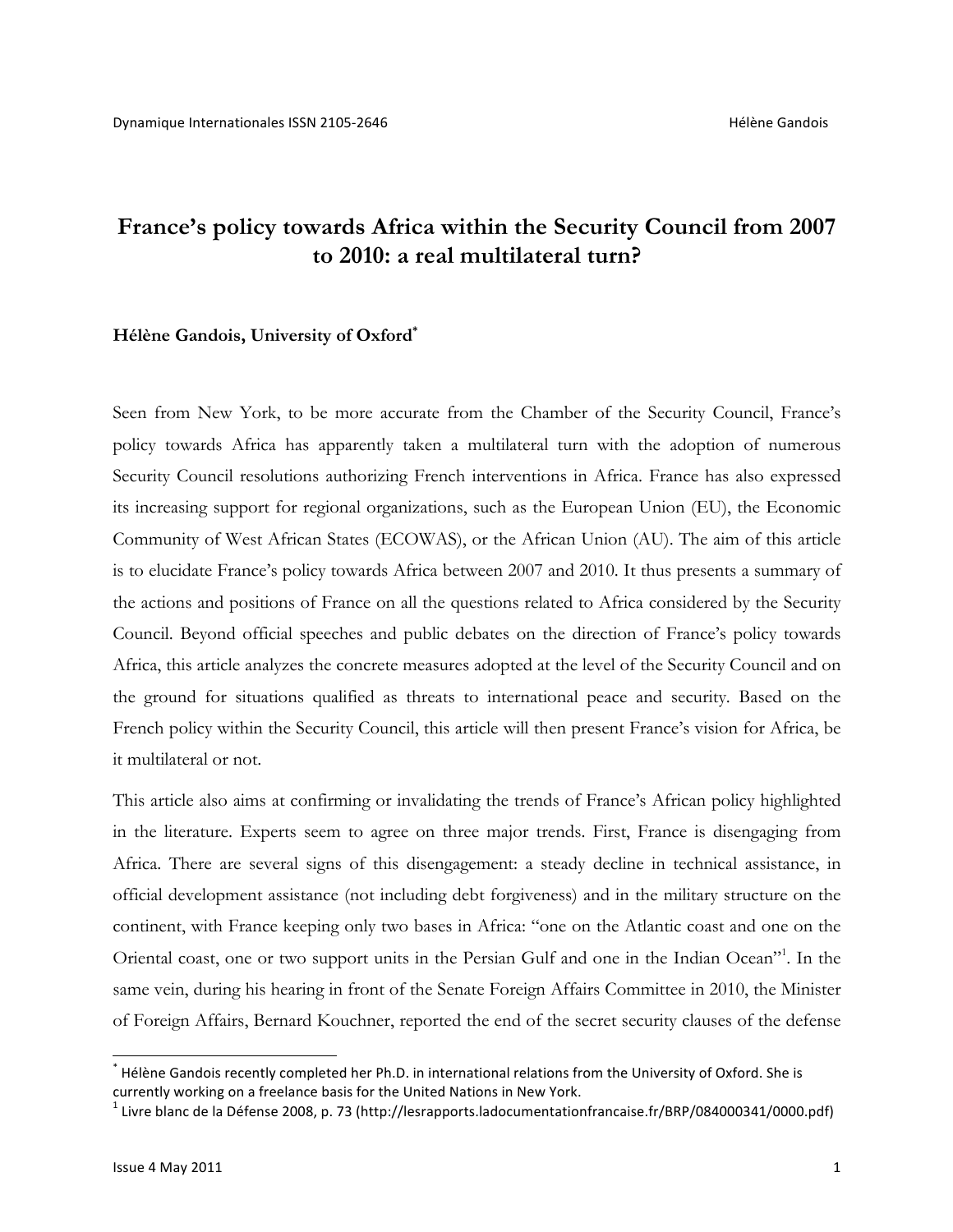agreements signed after the independence of several African States.<sup>2</sup> Second, France shows an increasing interest in the countries that lie outside its traditional zone of influence. Francophone countries no longer have a preferential treatment and non-francophone countries such as Nigeria and South Africa, because of their influence in Africa, are now important elements within France's African policy. Bernard Kouchner stated during his hearing in front of the Commission, on April 15, 2010, that "France should strengthen its relations with emerging countries, such as Nigeria and South Africa, and engage in areas beyond its traditional zone of influence, as it did during the resolution of the political crises in Kenya and in Zimbabwe."3 Third, France seems to demonstrate the necessary political will to develop its relations with African States within a multilateral framework, a "novelty" a few years ago (Adjovi, 2001, p.427). This multilateral turn implies a stronger collaboration with African regional organizations and an enhanced engagement of the European Union and of the United Nations (UN) in Africa. This article verifies whether France champions African positions within the Security Council and promotes the political engagement of the UN and of the EU. (Châtaigner, 2006) Finally, it also verifies whether the declared desire for enhanced transparency of the French authorities and its focus, in their speeches, on the principles of rule of law and democratic governance are indeed reflected in its policy towards Africa within the Security Council. The aim here is to decipher what this multilateral turn means.

This article presents an overview of the last few years of France's policy towards Africa at the level of the Security Council. It thus does not dwell at length on the concept of multilateralism in international relations. Within the context of France's African policy, the concept of multilateralism can be defined by its opposition to the concept of unilateralism. Multilateralism, broadly understood, is an institutionalized form of cooperation in international relations. It is nonetheless necessary to problematize the notion of multilateral turn. This article remains fundamentally realist in its approach to the extent that it is based on the premise that France will primarily pursue its national interest within the context of its policy towards Africa. But this does not mean that France will not adopt a multilateral approach or cooperate with other States in order to pursue its policy (Meimon, 2007). This article attempts to understand where France is heading after this multilateral turn: multilateralism, but with which partners? With the members of the European Union? With African

 $^2$  http://www.temoust.org/politique-africaine-de-la-france,14316  $^3$  Ihid.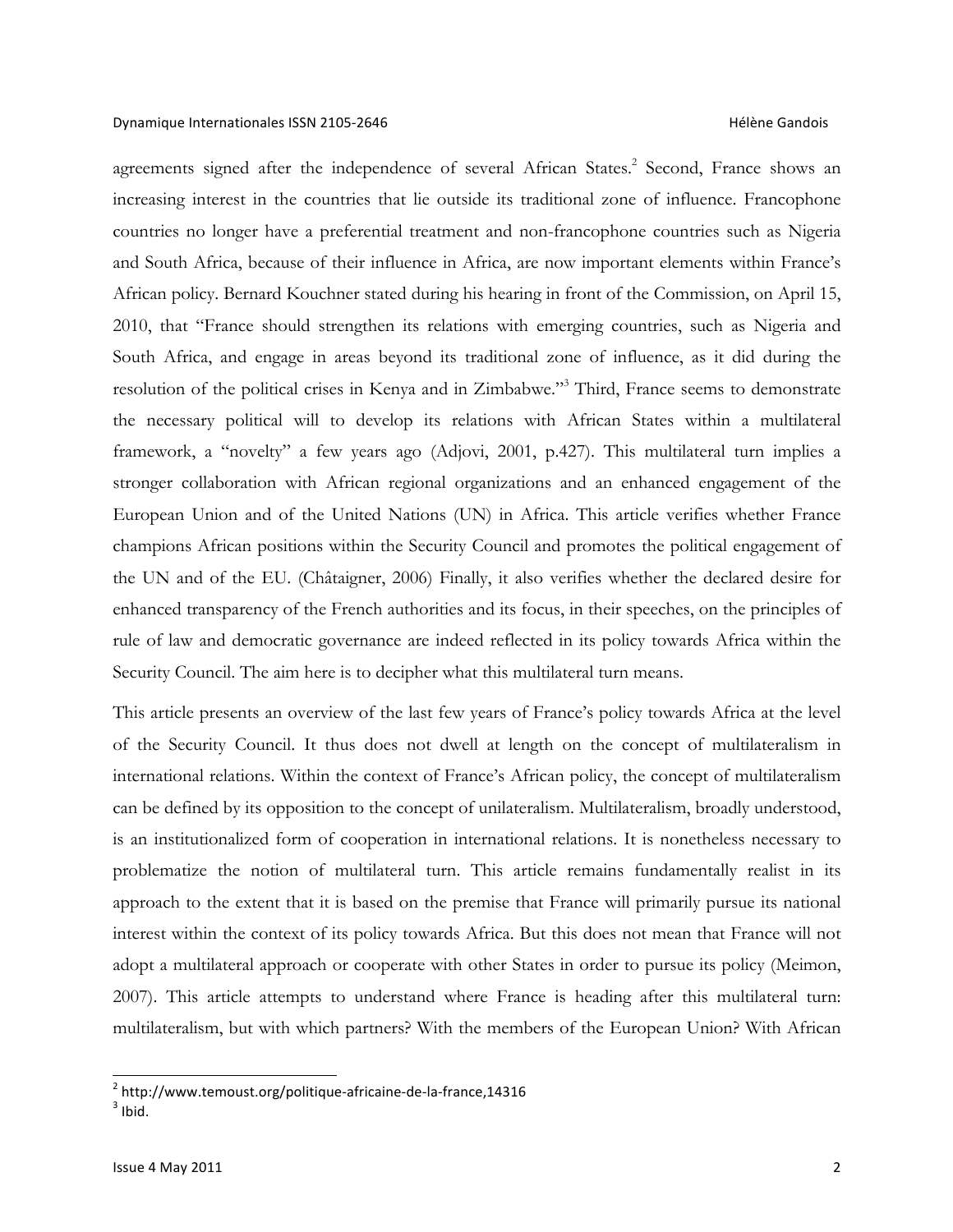States? Or, with the UN? Indeed, the multilateralisation of France's policy towards Africa within the Security Council does not necessarily mean the promotion of the African voices within the Council. Considering the above, how can France's multilateral turn be measured? The establishment of a real dialogue when a resolution is drafted could be one way of doing it. In that case, it is necessary to check who the coauthors of a draft resolution are. The fact that, without France's intervention, many situations would not be considered as a priority by the Security Council should also be taken into account. It is also difficult to establish a distinction between the original impulse behind a specific resolution and long term influence during the consultations before the adoption of resolutions on a specific situation, but the two are usually linked (Ambrosetti, 2009). Finally, from a methodological point of view, it is important to mention here that this article uses primarily UN documents as its sources and thus suffers from the same limitations as these documents, namely an approach that does not put enough emphasis on local dynamics, the initiatives and interactions of local belligerents, an approach often adopted by UN missions themselves.

Africa is at the heart of the work of the Security Council with more than half of its meetings focusing on that continent. The United Nations deploys almost 75 % of its peacekeepers in seven missions in Africa: the United Nations Operation in Côte d'Ivoire (UNOCI), the United Nations Mission in Liberia (UNMIL), the United Nations Mission in the Central African Republic and Chad (MINURCAT), the African Union-United Nations Hybrid Operation in Darfur (UNAMID), the United Nations Mission in the Sudan (UNMIS), the United Nations Organization Stabilization Mission in the Democratic Republic of the Congo (MONUSCO) and the United Nations Mission for the Referendum in Western Sahara (MINURSO).<sup>4</sup> An African Union mission, authorized by the Security Council, is also deployed in Somalia. Peacebuilding is also an important aspect of the UN's work in Africa: three integrated peacebuilding offices were established in Guinea-Bissau, Burundi and Sierra Leone. Despite its rhetoric, France has adopted different positions in each situation and has played a different role in each conflict.

 $<sup>4</sup>$  In 2009, the UN deployed 97 858 troops, police personnel and observers, including 73 212 en Africa.</sup> (http://www.un.org/en/peacekeeping/publications/yir/yir2009.pdf)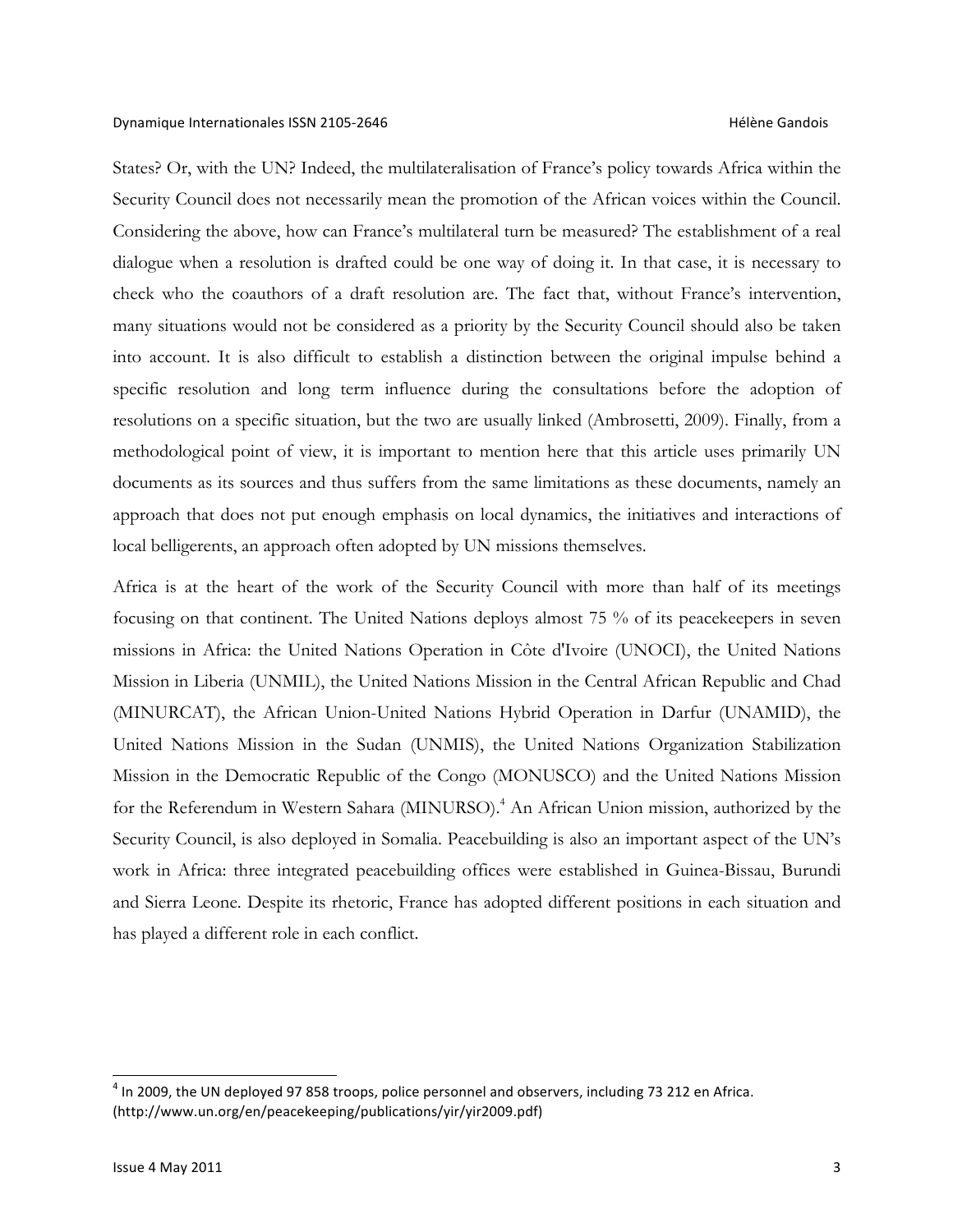### **Democratic Republic of the Congo**

The Democratic Republic of Congo, host since 1999 to what has become the world's largest peacekeeping operation, surprised the United Nations late in 2009 with a push to phase out the United Nations mission and restore full power in the country to its own military and Government. The Government, arguing that the situation was sufficiently improved after more than a decade of UN help, asked the council in March 2010 to wrap up its peace keeping mission entirely by August 2011. The Council did not respond favorably to this news and said much remained to be done before a drawdown could be possible "without triggering a relapse into instability."<sup>5</sup> The UN heeded the Government's request withdrawing 2,000 troops by June 2010 and transforming the mission into a stabilization force that will stay in the country until June 2011.

The UN launched its intervention in 1999, a year after the start of a five-year war in Congo that eventually became known as "Africa's first world war." Before it ended in 2003, the conflict pulled in nine African nations and numerous militias, both foreign and domestic, driving more than 3 million people from their homes and killing more than 4 million people, in combat, or by starvation and disease. Although the fighting largely subsided after the civil war ended, sporadic violence has continued, particularly in some remote parts of the mineral-rich eastern Congo.

The UN mission, formerly known as MONUC (United Nations Organization Mission in the Democratic Republic of the Congo), has grown over the years to a force of more than 20,000 troops, including 1,000 police officers and 1,500 civilians, and with a \$1.3 billion budget. MONUC has been focusing in recent years on protecting civilians against armed groups terrorizing the east, including the Hutu-dominated Democratic Forces for the Liberation of Rwanda (FDLR), whose leaders have been incriminated in the 1994 Rwandan genocide, and the Lord's Resistance Army (LRA), a Ugandan rebel group notorious for its brutality -- slaughtering of whole villages and sexual enslavement of women and children. MONUC has worked with Congo's army in trying to hunt down these armed groups, but the fighters of the LRA and of the FDLR – roaming freely between Congo, the Central African Republic and Sudan – have proved elusive enemies. For instance, Human Rights Watch charged in March 2010 that 321 people were massacred in a Resistance Army

<sup>5</sup> http://www.un.org/News/fr-press/docs/2010/CS9939.doc.htm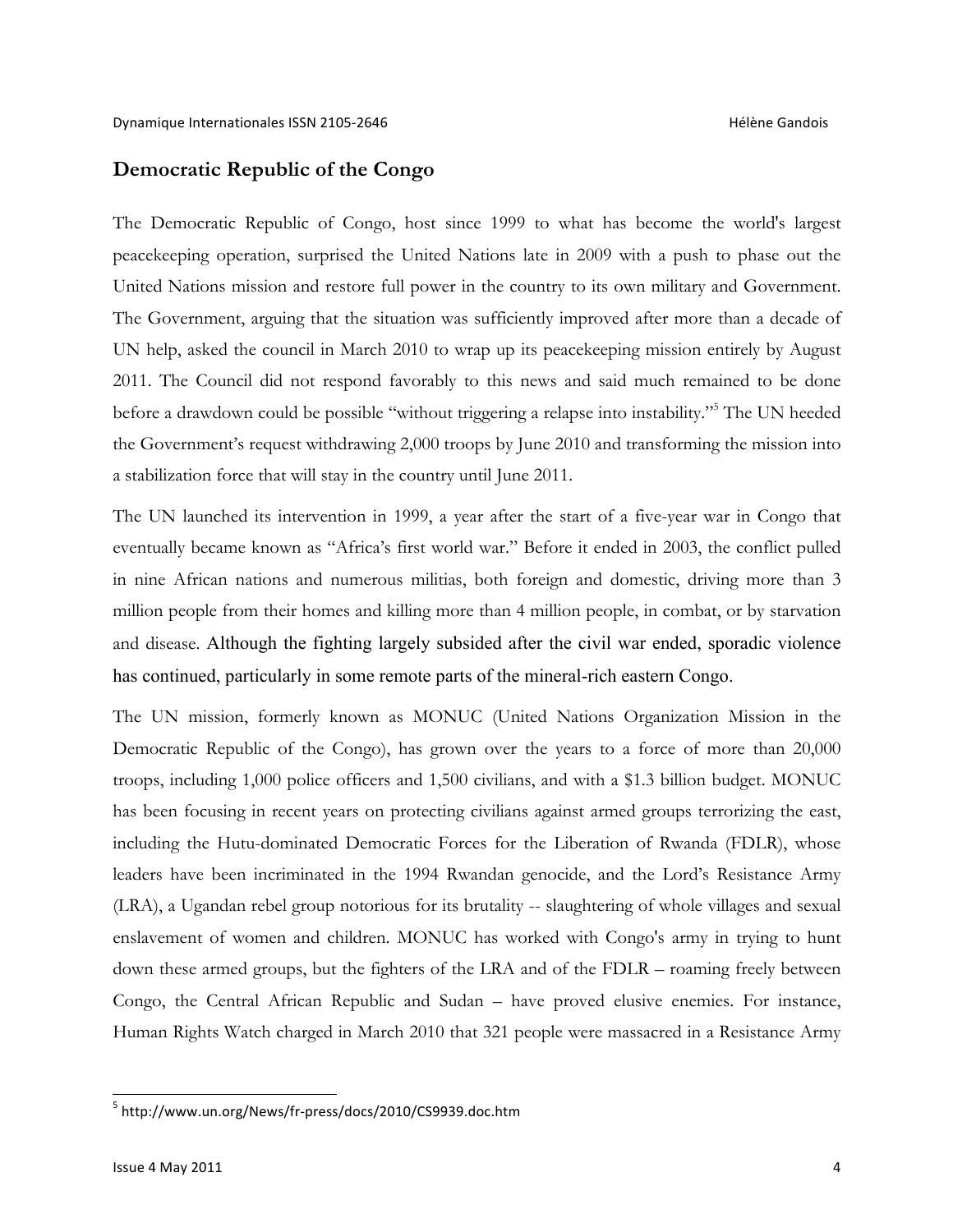### Dynamique Internationales ISSN 2105-2646 Hélène Gandois

attack in Congo's remote northeast in December. <sup>6</sup> MONUC's work has been complicated by a large presence of former rebels accused of human rights violations and war crimes in the Congolese army.

But overall, the situation in Congo improved somewhat with the organization of free and fair elections in 2006, better relations with neighbors that had intervened in the country in the past and greater success in getting some rebel soldiers to put down arms and return to civilian life. Preparation of a responsible exit strategy acceptable to both Congo's Government and the Security Council will be a major challenge for MONUC, now rebaptized MONUSCO as of July 2010, as the UN is well aware that there will be no stability in Central Africa without a stable Congo, and no stability in Congo without a stable Central Africa.

Considering the complexity of the situation in the country, France certainly exerted a strong influence on the actions and the resolutions of the Security Council. French initiatives on the ground reflect its initiatives and position at the level of the Security Council. The situation in the Democratic Republic of the Congo is particularly interesting because of France's strong bilateral relations with the country and of the multiplicity of actors that facilitated France's intervention: the UN and the EU. The only element missing is an African regional organization that could have played a role similar to that of ECOWAS or of the Southern African Development Community (SADC).

The United Nations played a historic role in the Congo since the independence of the country and the death of the UN Secretary-General, Dag Hammarskjöld, in 1961. The UN intervention in the Congo is thus not a surprise. Within the UN, French efforts were aimed at keeping the Security Council focused on the issue. Indeed, despite the size of the mission, among the five permanent members, only the United Kingdom seemed to follow closely the situation in that country. As the table below clearly shows, France was usually the one holding the pen for the resolutions adopted by the Council. Recently, France organized a Security Council visit to the Democratic Republic of the Congo, on May 14 and 15, 2010, to meet the authorities of the country following their request to withdraw the mission. The French Permanent Representative reported to the Security Council and to the press on the visit. It is worth noting that only the French and British Permanent Representatives participated in the visit to the Congo in May 2010.

<sup>6</sup> http://www.hrw.org/fr/news/2010/03/28/rd-congo-un-massacre-perp-tr-par-l-arm-e-de-r-sistance-du-seigneurfait-321-morts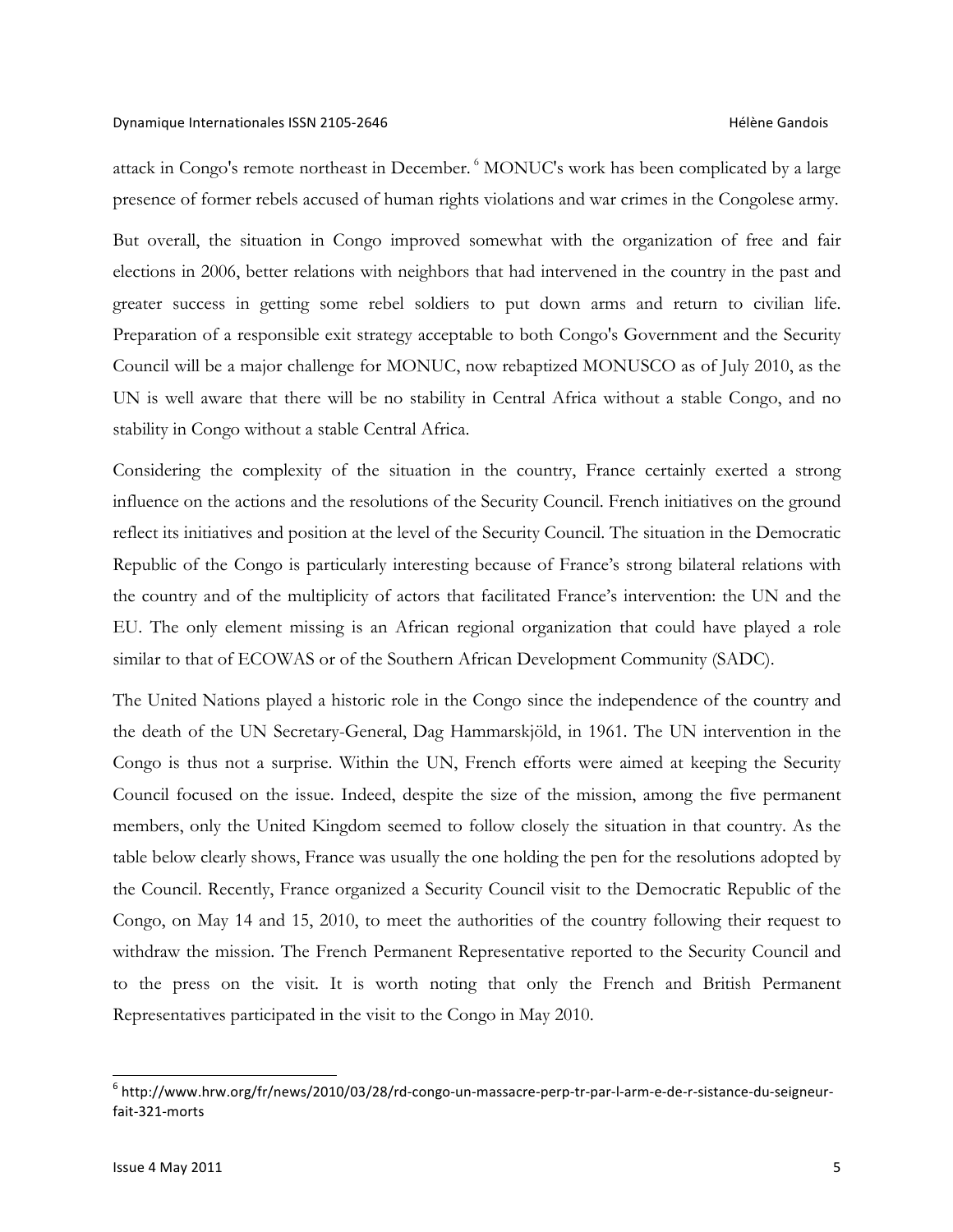# *Resolutions adopted by the Security Council on the situation in the Democratic Republic of the Congo and their sponsors (2007-2010)*

| Year | Resolution | Sponsor(s)                                                                |
|------|------------|---------------------------------------------------------------------------|
| 2010 | 1925       | United States, France, Gabon, Uganda, United Kingdom                      |
| 2009 | 1906       | France                                                                    |
|      | 1896       | France                                                                    |
| 2008 | 1857       | Belgium, France                                                           |
|      | 1856       | Belgium, France, United Kingdom                                           |
|      | 1843       | South Africa, Belgium, Costa Rica, Croatia, United States, France, Italy, |
|      |            | United Kingdom                                                            |
|      | 1807       | Belgium, Costa Rica, Croatia, United States, France, Italy,<br>United     |
|      |            | Kingdom                                                                   |
|      | 1799       | Security Council                                                          |
|      | 1797       | Security Council                                                          |
| 2007 | 1794       | Security Council                                                          |
|      | 1771       | France                                                                    |
|      | 1768       | Security Council                                                          |
|      | 1756       | Security Council                                                          |
|      | 1751       | Security Council                                                          |
|      | 1742       | Security Council                                                          |

The significant role of the EU, promoted by France, sets the situation in the Congo apart. France supported two European operations in the DRC that were deployed to help MONUC at critical times for the transition process from 2003 and 2006: operation *Artemis* authorized under resolution 1484 (2003) and operation EUFOR DRC authorized under resolution 1671 (2006). Operation *Artemis* was the first EU operation in Africa, to be more specific in Ituri from June to August 2003, with France acting as the lead nation. The EU, upon request of the UN, decided to deploy a mission from July to December 2006 to ensure the security of the elections and to support MONUC. France was, with Germany, the main troop contributor to that force. To date, the EU has established a presence in the DRC with two missions aimed at supporting security sector reform, especially for the Congolese army and police.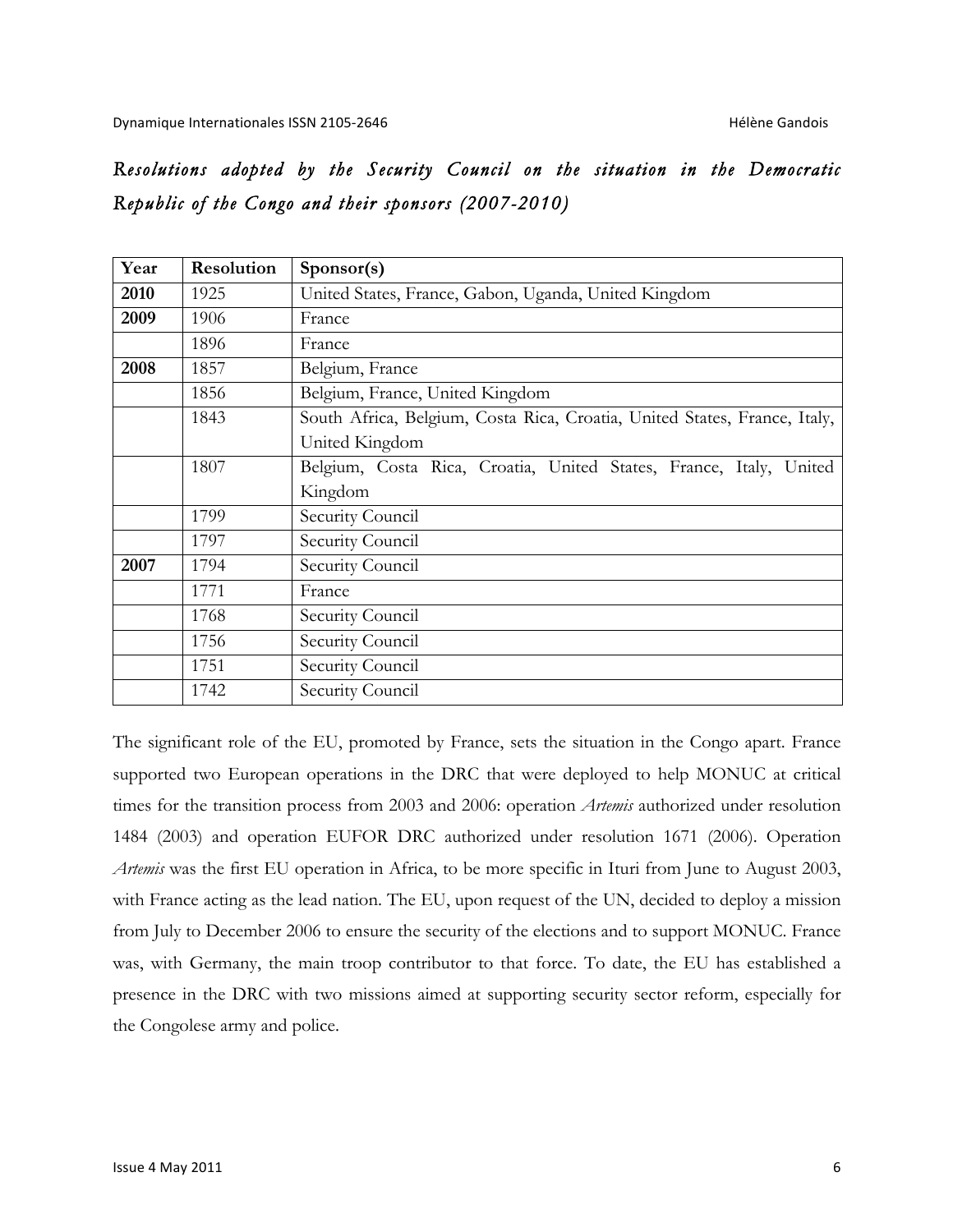In the Democratic Republic of Congo, France tried above all to legitimize its initiatives by receiving the rubber stamp of the Council. Even though France pursued its policy via different international forums, the EU and the UN, its interest for the biggest francophone country in Africa, also rich in minerals, is unsurprising.

### **Liberia and Côte d'Ivoire**

Large expanses of West Africa, devastated by political disorder and civil wars that spilled over into neighboring countries, have become more stable in recent years with the help of concerted international intervention, military and political reforms and attempts to contain illegal drug trading, arms smuggling and the illicit diversion of valuable resources such as diamonds, lumber and crops. As a result, Liberia, Sierra Leone, and Côte d'Ivoire have been able, to varying extents, to start putting conflict and instability behind them.

In Liberia, the wounds of two civil wars that raged from 1989 until 2003, claiming the lives of nearly 250,000 and leaving a million people homeless, are slowly starting to heal. The release in 2004 of the final report of the country's Truth and Reconciliation Commission, which investigated gross human rights violations from 1979 to 2003, should help Liberians to look to the future. The UN Mission in Liberia, which assumed peacekeeping duties in 2003 from the forces of ECOWAS, is gradually drawing down although no end date is in sight. In September 2009, the Security Council extended the mission's mandate for a year and asked the mission to help Liberia with its 2011 presidential and legislative elections. Free and fair elections are a core condition for the mission's departure. The current Government has established a democracy and greatly stepped up efforts to fight the corruption endemic when Charles Taylor was president. He was forced to resign in 2003 and is now on trial on charges of war crimes, in a special tribunal in The Hague. Under President Ellen Johnson Sirleaf, Liberia has also made important progress in safeguarding its natural resources, the main source of its wealth. But it still faces significant security challenges in battling a continuing illegal trade in arms, timber and diamonds. Its economic challenges remain staggering, given its 85 percent unemployment rate and war-ravaged infrastructure.<sup>7</sup>

 $<sup>7</sup>$  This figure does not account for the informal economy</sup>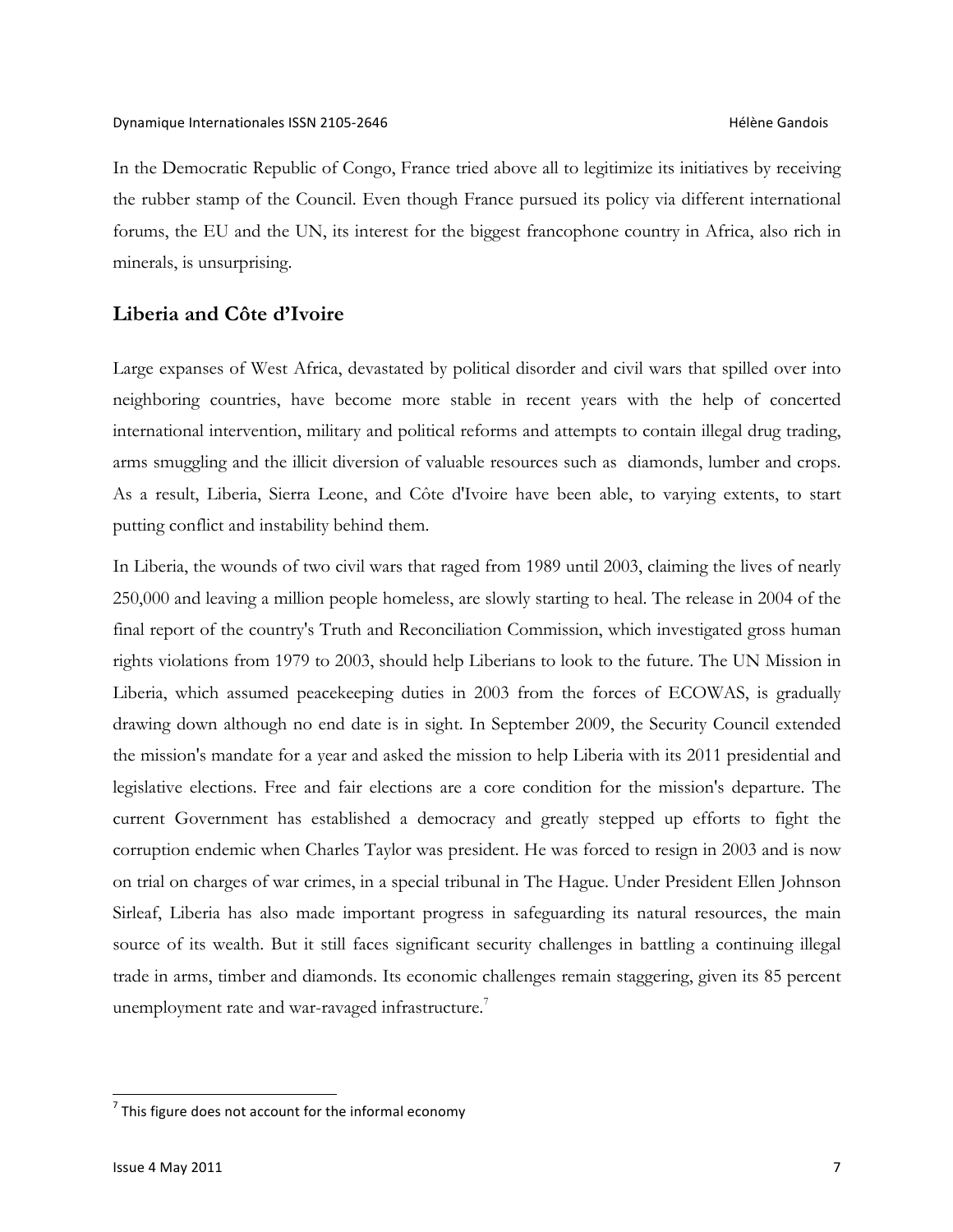For decades a beacon of stability in West Africa, Côte d'Ivoire was plunged into protracted civil strife after the death in 1993 of its founding leader, Félix Houphouët-Boigny. The political struggle escalated into civil war in 2002 when rebel soldiers attacked military installations in the official capital, Yamoussoukro, and in Bouaké, ostensibly to protest against their planned demobilization in early 2003, but most likely in an attempted coup. The fighting soon divided the country into a rebelheld north and a Government-controlled south. A UN peacekeeping mission, known by the initials UNOCI, for the French title of UN Operations in Côte d'Ivoire, has since 2004 been working with the West African regional group and French troops stationed in the country to avoid any resumption of conflict, to help return soldiers to civilian life and hold elections. (D'Ersu, 2007) The holding of elections has proved to be the main difficulty since 2002. Elections have repeatedly been scheduled and postponed, leading to a succession of peace deals. The latest accord, reached in 2007 in Ouagadougou, Burkina Faso, tried to address some of the root causes of the civil war, seeking, for example, to improve the conditions of military service and to specify what it means to be an Ivorian citizen in a country with a large and enduring presence of foreign workers. Laurent Gbagbo, who became president in 2000 and remains in power though his term officially ended in 2005, postponed elections once again in February 2010 when he dissolved the Government and the Independent Electoral Commission. The Security Council had, until now, no other choice but to support an election process without elections. But, recently, the final registration list was established and the first round of elections took place on October 31, 2020, with a record turnout of approximately 80%. If the elections, especially the second round that should pit Laurent Gbagbo against Alassane Ouattara, are free and fair, UNOCI should sooner or later withdraw from Côte d'Ivoire.

Despite its stated interest in countries beyond its "pré carré", France kept a low profile for the question on Liberia and Sierra Leone as the table below shows. France restricted itself to supporting the efforts of ECOWAS on the ground and of the United Kingdom and of the United States at the level of the Security Council. It focused its efforts on supporting politically the action of the Special Court for Sierra Leone, given the serious violations of international humanitarian law by Charles Taylor in the country.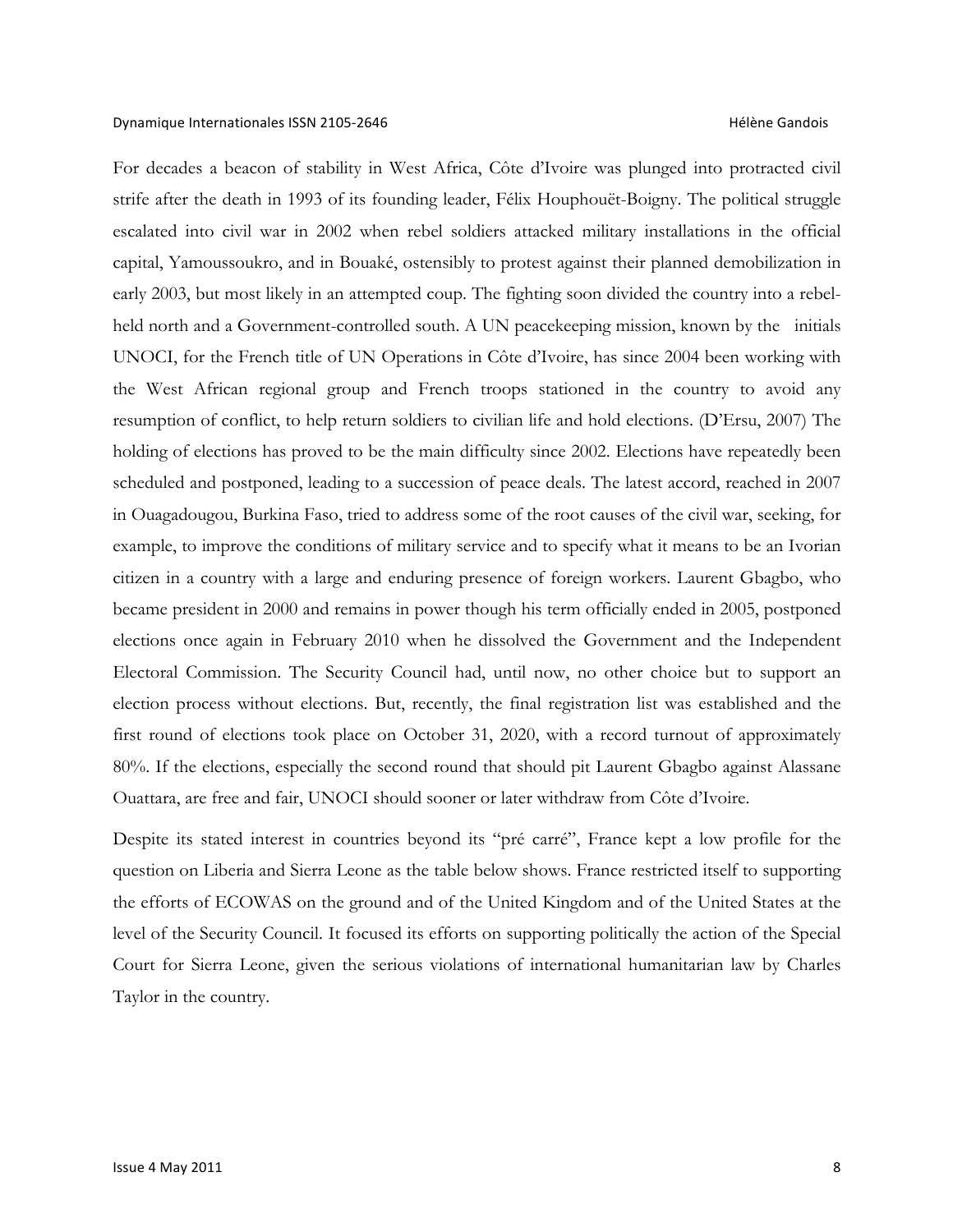# *Resolutions adopted by the Security Council on the situation in Côte d'Ivoire (CI), Liberia (Lib) and Sierra Leone (SL) and their sponsors (2007-2010)*

| Year | Resolution   | Sponsor(s)                                  |
|------|--------------|---------------------------------------------|
| 2010 | 1933 (CI)    | France                                      |
|      | 1924 (CI)    | France                                      |
|      | 1911 (CI)    | France                                      |
| 2009 | 1903 (Lib)   | <b>United States</b>                        |
|      | 1893 (CI)    | France                                      |
|      | 1886 (SL)    | Security Council                            |
|      | 1885 (Lib)   | <b>Security Council</b>                     |
|      | 1880 (CI)    | France                                      |
|      | 1865 (CI)    | France                                      |
| 2008 | 1854 (Lib)   | United States                               |
|      | 1842 (CI)    | France                                      |
|      | 1836 (Lib)   | Security Council                            |
|      | 1829 (SL)    | Security Council                            |
|      | 1826 (CI)    | South Africa, Belgium, Burkina Faso, France |
|      | 1819 (Lib)   | Security Council                            |
|      | 1795 (CI)    | France                                      |
| 2007 | 1793 (SL)    | United Kingdom                              |
|      | 1792 (Lib)   | Security Council                            |
|      | 1782 (CI)    | France                                      |
|      | 1777 (Lib)   | <b>Security Council</b>                     |
|      | 1765 (CI)    | Security Council                            |
|      | 1763 (CI)    | Security Council                            |
|      | $1761$ (CI)  | Security Council                            |
|      | $1760$ (Lib) | <b>Security Council</b>                     |
|      | 1753 (Lib)   | Security Council                            |
|      | $1750$ (Lib) | Security Council                            |
|      | 1739 (CI)    | France                                      |

On the contrary, France focused all its efforts within the Security Council on Côte d'Ivoire. It is not necessary to recall here the strong relationship between France and Côte d'Ivoire. One just needs to note that France intervened in 2002 only three days after the beginning of the crisis in the country. There is no need here to go into details of the actions taken by France, but it is worth noting that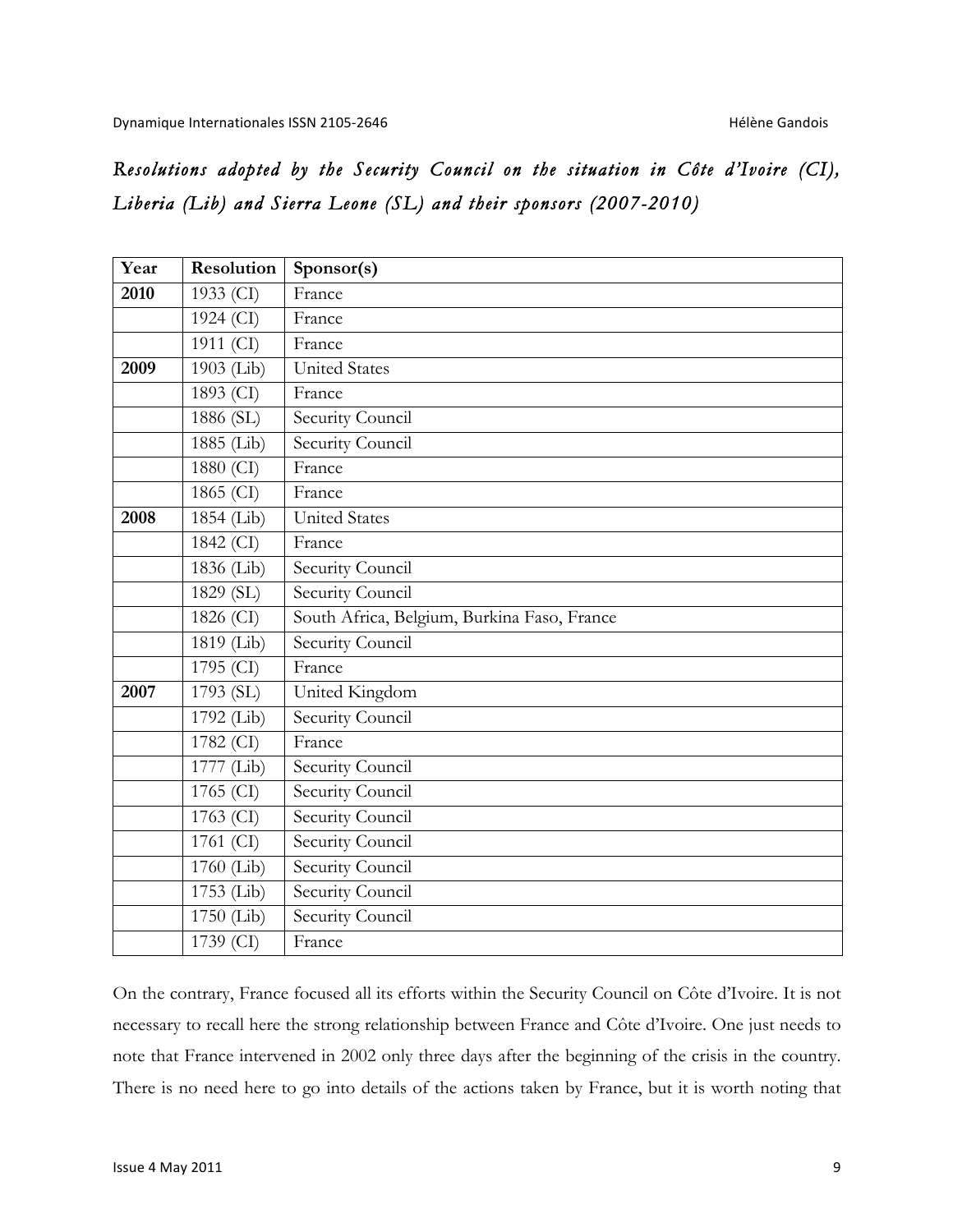France is traditionally the country preparing the resolutions on Côte d'Ivoire. Since the conclusion of the Ouagadougou agreement, France ensures that the Security Council fully supports the political process that should lead to elections that are free, fair, open and transparent. The peacekeeping forces proved to be an interesting mix of ECOWAS forces under UN mandate, the UN forces themselves and the French forces of Operation Licorne with 900 troops deployed in Côte d'Ivoire to support UNOCI. The mandate of UNOCI and of the French forces is renewed twice a year by the Security Council. This burden-sharing seem to highlight a truly multilateral turn in a country where France is quickly accused of unilateralism and neocolonialism. This could indeed be the sign of a political change in France, but could also be considered as a way of pursuing the same policy by using different means.

The situation in Côte d'Ivoire also shows the limits of French and UN policy. France tried more than once to exert pressure on Côte d'Ivoire to make sure the electoral timeline would be respected. The French Permanent Representative took the floor at the Security Council and stated that if the elections were postponed one more time, "everyone should take their responsibilities and the Security Council will act accordingly." In January 2010, talking to the media, the same Representative said, in the same spirit: "We have been waiting for years for elections in Côte d'Ivoire. The Ivorian democracy should function properly and we will not wait forever." A first step was taken on October 31, 2010. But, regardless, French policy towards Côte d'Ivoire, whether unilateral or multilateral, was neither efficient nor effective.

### **Sudan**

Since its independence, Sudan has suffered two civil wars between the central Government and the oil-rich South, each as bloody as today's crisis in the western region of Darfur. The North-South conflict, which killed over 2 million people and left 4.6 million homeless, pitted Christian rebels against the Muslim-dominated central Government in a fight over oil, land and political control (Marchal, 2006, de Waal, 2007). In 2005, a peace agreement was signed promising democratization of Sudan and an equitable distribution of oil revenues between North and South. The UN deployed a peacekeeping mission to support the enforcement of this agreement, provide humanitarian assistance and promote human rights. A crucial milestone falls in January 2011, when the South is scheduled to vote in a referendum on whether to remain a part of Sudan or secede (de Waal, 2010).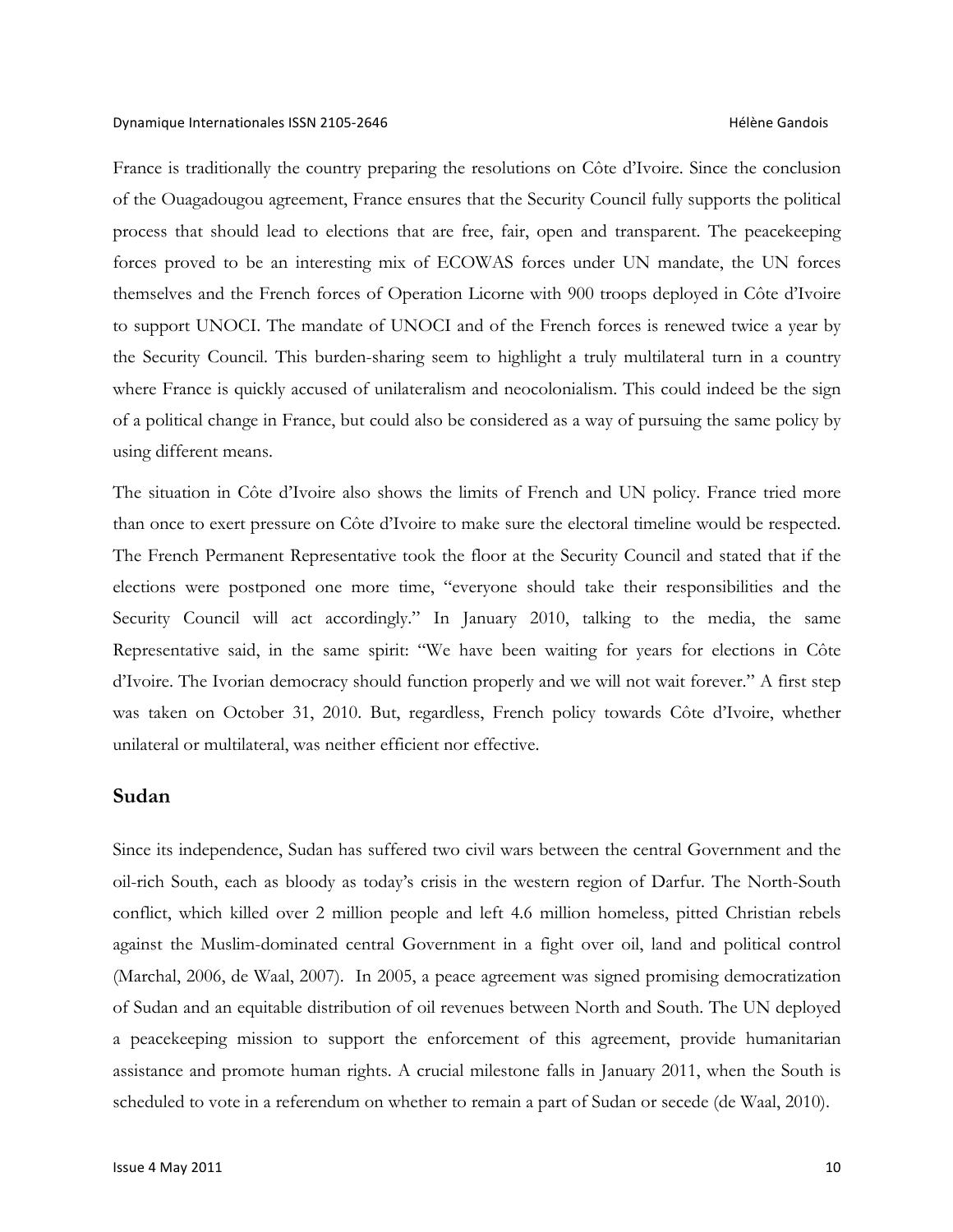The fighting that broke out in Darfur in 2003 between the Government of the Sudan and its allied Janjaweed militias and other armed rebel groups is estimated to have caused the death of 300,000 people and to have left 2.7 million homeless. While the crisis in Darfur has captured the attention of Western activists, that conflict developed partly because of incomplete resolution of the North-South war. Both conflicts arose from the same problem: regional discontent caused by exploitation of people and resources by the central Government in Khartoum. The UN, in partnership with the African Union, deployed a separate mission in Darfur to protect civilians. Nevertheless, widespread atrocities, including killing of civilians and rape of women and girls continue, although they have abated.

Sudan's president, Omar Al-Bashir, was easily re-elected in April 2010 elections, confirming his hold on power despite a warrant for his arrest on charges of war crimes, issued by the International Criminal Court. The elections, held as part of the fulfillment of the 2005 North-South peace agreement, were widely criticized as illegitimate and rife with fraud by both Western observers and Sudanese opposition groups. This does not bode well for the serious challenges still faced by Sudan. Most analysts expect the 2011 vote to bring a decision by the South to secede, creating a significant risk of a new armed conflict.

In Darfur, the odds of reaching a comprehensive peace agreement are higher since the signing in early 2010 of ceasefire agreements between the Government and the region's two main rebel groups. But the Darfur crisis cannot be resolved separately from the more deeply rooted North-South confrontation. With the central Government deeply concerned about the country's possible fragmentation, it is unlikely that any lasting solution will be reached in Darfur if the situation in the South unravels.

The conflict in Darfur also had an impact on the neighboring countries, especially Chad and the Central African Republic. The Security Council established a peacekeeping mission in 2007 to protect thousands of refugees from Darfur, in collaboration with Chadian authorities. Chad, like the Democratic Republic of Congo, requested in January 2010 the withdrawal of the military forces of MINURCAT on its territory asserting that the force had served its purpose and that the Government will bear primary responsibility for the security and protection of civilians and refugees. After protracted negotiations between Chad and the UN that favored a gradual approach, the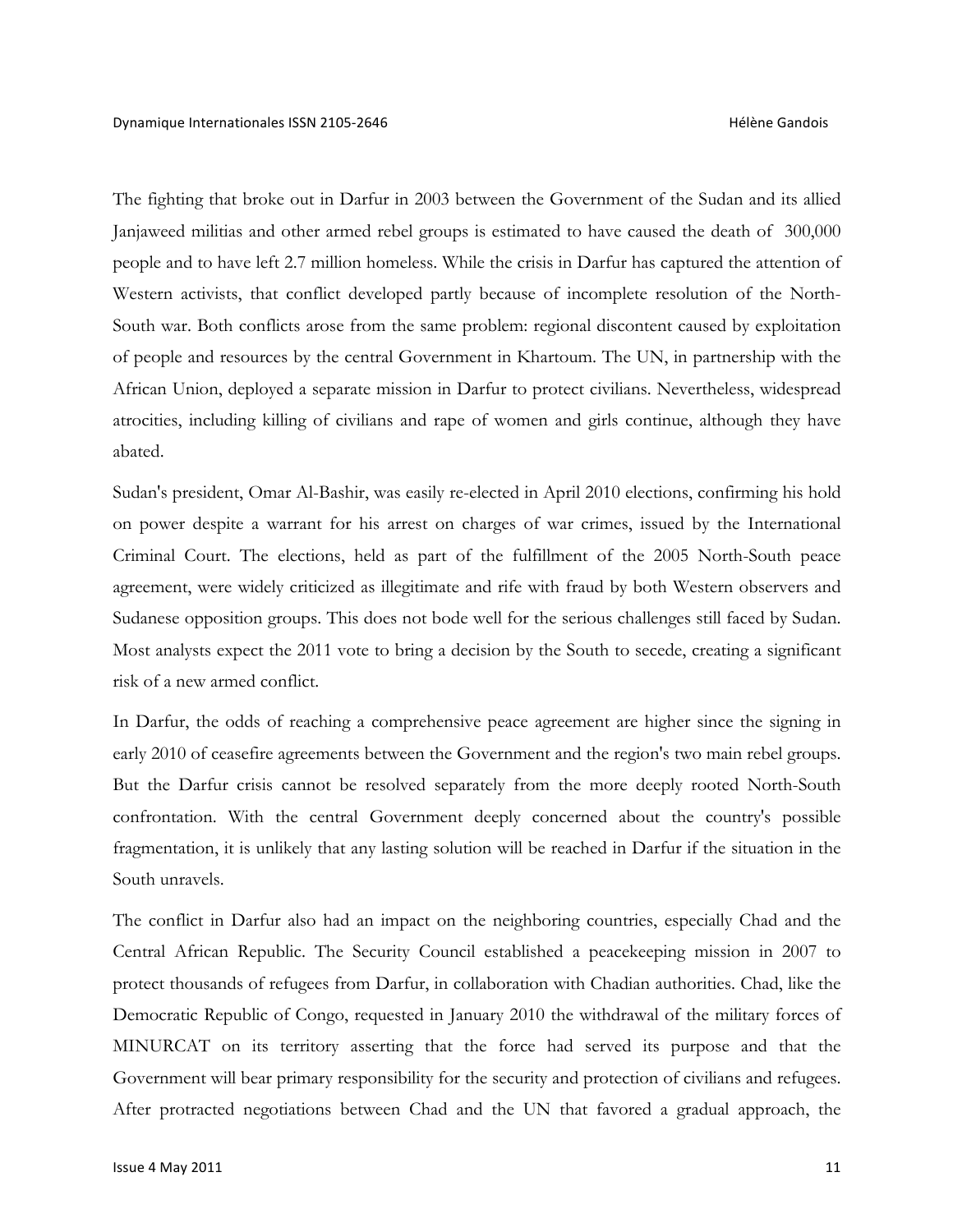### Dynamique Internationales ISSN 2105-2646 Hélène Gandois

military component was reduced by July 15 and the complete withdrawal is scheduled for December 31, 2010, with monthly assessments of the civilian protection situation in eastern Chad.

In Sudan and in Chad, the same burden-sharing pattern can be found as in West Africa: the United Kingdom and the United States speaking on behalf of Liberia and Sierra Leone, and France focusing on Côte d'Ivoire. France claims to support the UN and AU efforts to solve the crisis in Darfur. It was among the cosponsors of resolution 1769 (2007) establishing the African Union-United Nations Hybrid Operation in Darfur. In 2005, France also favored the referral of the situation in Darfur to the International Criminal Court by voting in favor of Security Council resolution 1593 (2005). It stated that there was no justice without peace and no peace without justice and that the fight against impunity was one of the conditions for a lasting peace. Moreover, France stated it was ready to support financially and technically the organization of the referendum in 2011. But these principled positions run against the decisions taken at the national level, most notably the decision to grant asylum to one of the main leaders of a rebel group, Mr. Abdel Wahid al-Nour, who refuses to take part in the political process. Finally, France, just like the rest of the European Union, disagreed with the African Union about resolution 1828 (2008) in which the Council recognized that due process must follow its course with regards to the indictment of President Al-Bashir by the Prosecutor of the International Criminal Court. France and the Council took note of the request by the African union to "defer the process initiated by the International Criminal Court", even though it did not have any impact on the resolution itself.

It is above all in the neighboring countries, Chad and the Central African Republic, its traditional allies, that France took some initiatives as the table below shows.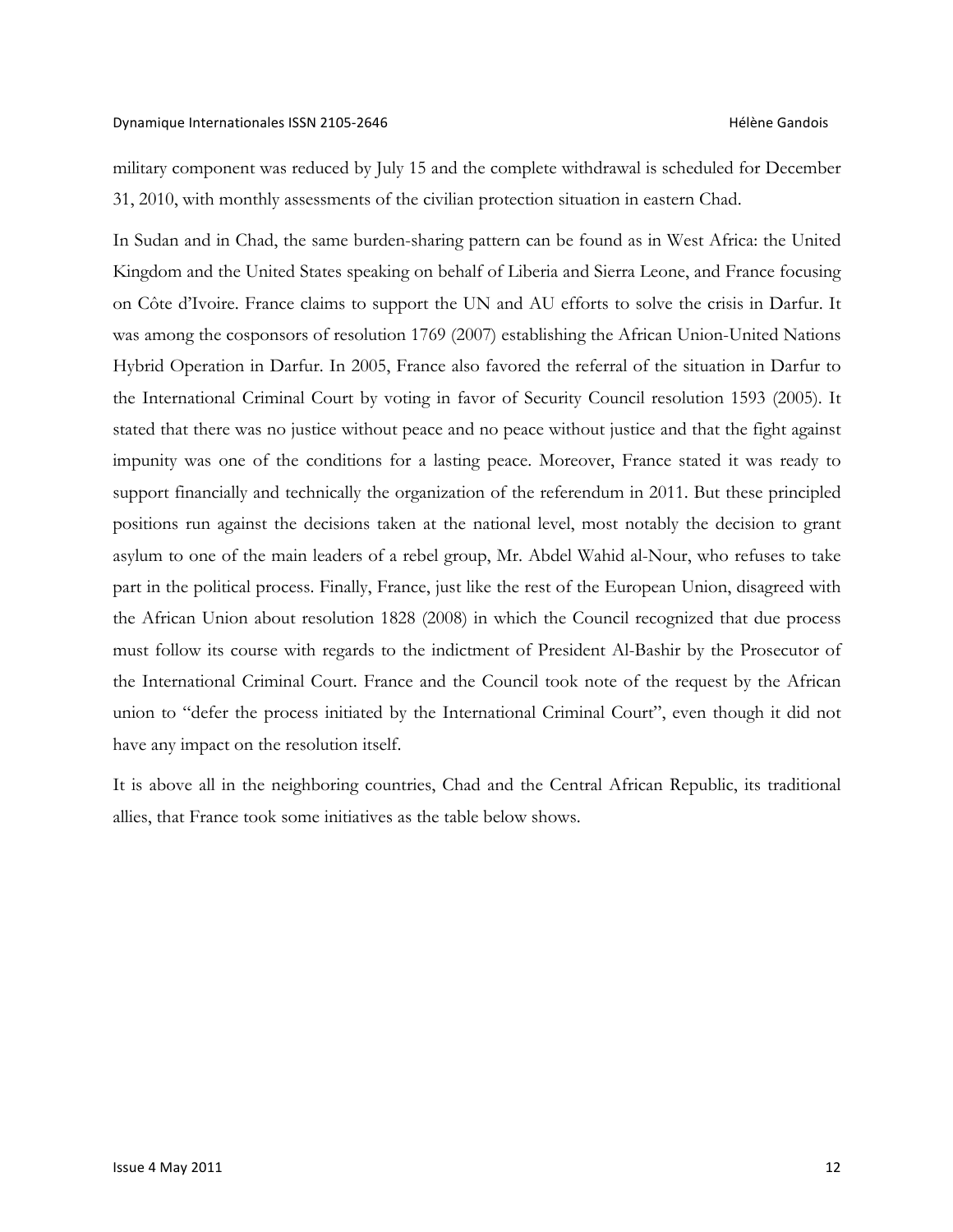# *Resolutions adopted by the Security Council on the situation in Sudan (S), Central Africa Republic and Chad (CAT) and their sponsors (2007-2010)*

| Year | Resolution | Sponsor(s)                                                             |
|------|------------|------------------------------------------------------------------------|
| 2010 | 1935 $(S)$ | United Kingdom                                                         |
|      | 1923 (CAT) | France                                                                 |
|      | 1922 (CAT) | France                                                                 |
|      | 1919 (S)   | <b>United States</b>                                                   |
|      | 1913 (CAT) | Austria, Brazil, United States, France, Gabon, Japan, Lebanon, Mexico, |
|      |            | Nigeria, United Kingdom                                                |
| 2009 | 1891 (S)   | <b>United States</b>                                                   |
|      | 1881 (S)   | United Kingdom                                                         |
|      | 1870 (S)   | <b>United States</b>                                                   |
|      | 1861 (CAT) | France                                                                 |
| 2008 | 1841 (S)   | <b>United States</b>                                                   |
|      | 1834 (CAT) | Belgium, Costa Rica, Croatia, United States, France, Libya             |
|      | 1828 (S)   | United Kingdom (abstention of the US, referral to ICC)                 |
|      | 1812 (S)   | Belgium, Costa Rica, Croatia, United States, France, Italy, United     |
|      |            | Kingdom                                                                |
| 2007 | 1784(S)    | Belgium, United States, France, Italy, United Kingdom                  |
|      | 1779 (S)   | United States, United Kingdom                                          |
|      | 1778 (CAT) | Security Council                                                       |
|      | 1769 (S)   | Belgium, Congo, France, Italy, Peru, United Kingdom, Slovakia          |
|      | 1755(S)    | <b>United States</b>                                                   |

France favored the adoption of resolution 1778 (2007) that authorized the deployment of MINURCAT supported by a military component under EU leadership: EUFOR Chad/CAR. This mission's objective was to restore the security conditions necessary for the safe returns of displaced persons in this region at the borders of Chad, the Central African Republic and Sudan. A UN mission took over the responsibilities of EUFOR on March 15, 2010. Twenty-three EU member States and three associated countries (Albania, Croatia and Russia) participated in the EUFOR Chad/CAR mission. France was EUFOR's lead troop contributor with 1,650 troops out of a total of 3,000 deployed. It facilitated the deployment of the European force in Chad thanks to the logistics component of its Operation Epervier. It was the lead nation for logistics, making sure that the Force had everything it needed to perform its duties on a daily basis, most notably in terms of logistics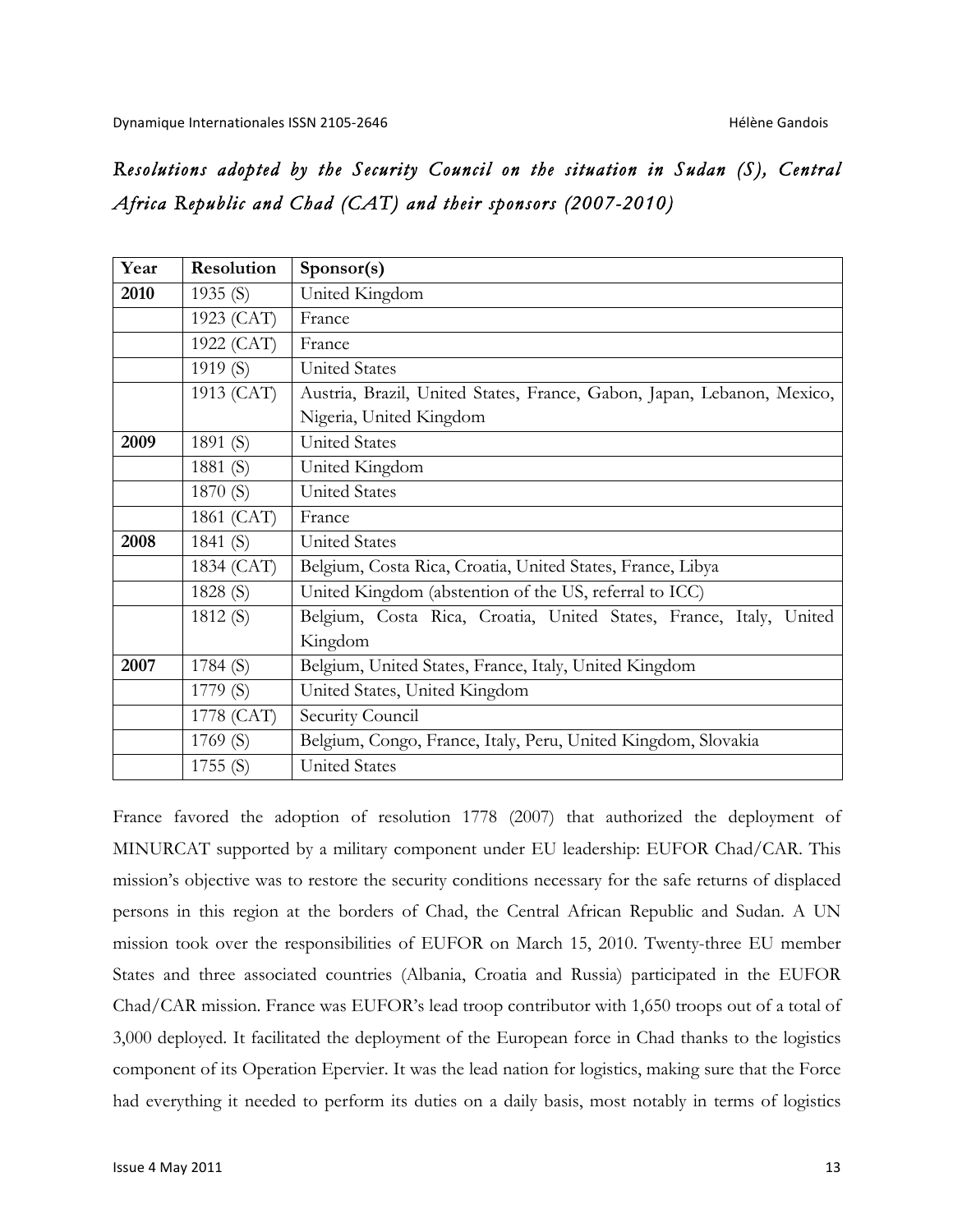(maintenance of equipment, aviation and intelligence assets). The 1,000 troops strong Operation Epervier, deployed since 1986, was maintained to provide support to MINURCAT.

A similar pattern as in Côte d'Ivoire can be found in Chad and the Central African Republic with French troops (Operation Licorne or Epervier) intervening in coordination with a regional organization, be it ECOWAS or the EU, and under a UN mandate. In this case, priority is given to peacekeeping and the protection of civilians and France was cautious and refused to intervene in the internal affairs of the host country. Indeed, France condemned the activities of rebel armed groups on June 11, 2009 in the eastern part of the country aimed at seizing power via a coup d'état. But it clearly stated that there would no unilateral intervention by the French troops there and insisted on the fact that EUFOR was deployed only to protect the population, which it did.

## **Somalia and the Horn of Africa**

Somalia -- a pirate haven devastated by factional fighting and without a functioning central Government since 1991 -- remains mired in violence, and international efforts to improve the situation fail repeatedly. A traumatic intervention by Washington in 1993 in the capital, Mogadishu, which led to US casualties in the Black Hawk Down affair, left the entire international community -including the UN -- extremely reluctant to intervene there. In 2009, the Security Council "expressed its intent" to deploy peacekeepers but never did so. The situation is complex with several countries, near and far, interfering and feeding tensions and mistrust. Among those intervening have been Ethiopia, which withdrew from Somalia in early 2009 after invading it with US backing to battle Islamist forces, and Eritrea, which also was widely reported to have funneled arms and troops into Somalia in support of the Islamists. Their confrontation on Somali territory could almost be seen as a proxy war between these two neighbors, who fought a deadly three-year war beginning in 1998, sparked by a border dispute. The Security Council in December 2009 imposed an arms embargo on Eritrea; a UN weapons ban has been in place on Somalia since 1992.

The internationally recognized central Government representing Somalia's major clans has a very weak hold on power and is challenged primarily by Islamist insurgents known as Al-Shabaab. The African Union in 2007 deployed to Somalia its small African Union Mission, composed for the most part of Burundian and Ugandan troops, to monitor the security situation and help provide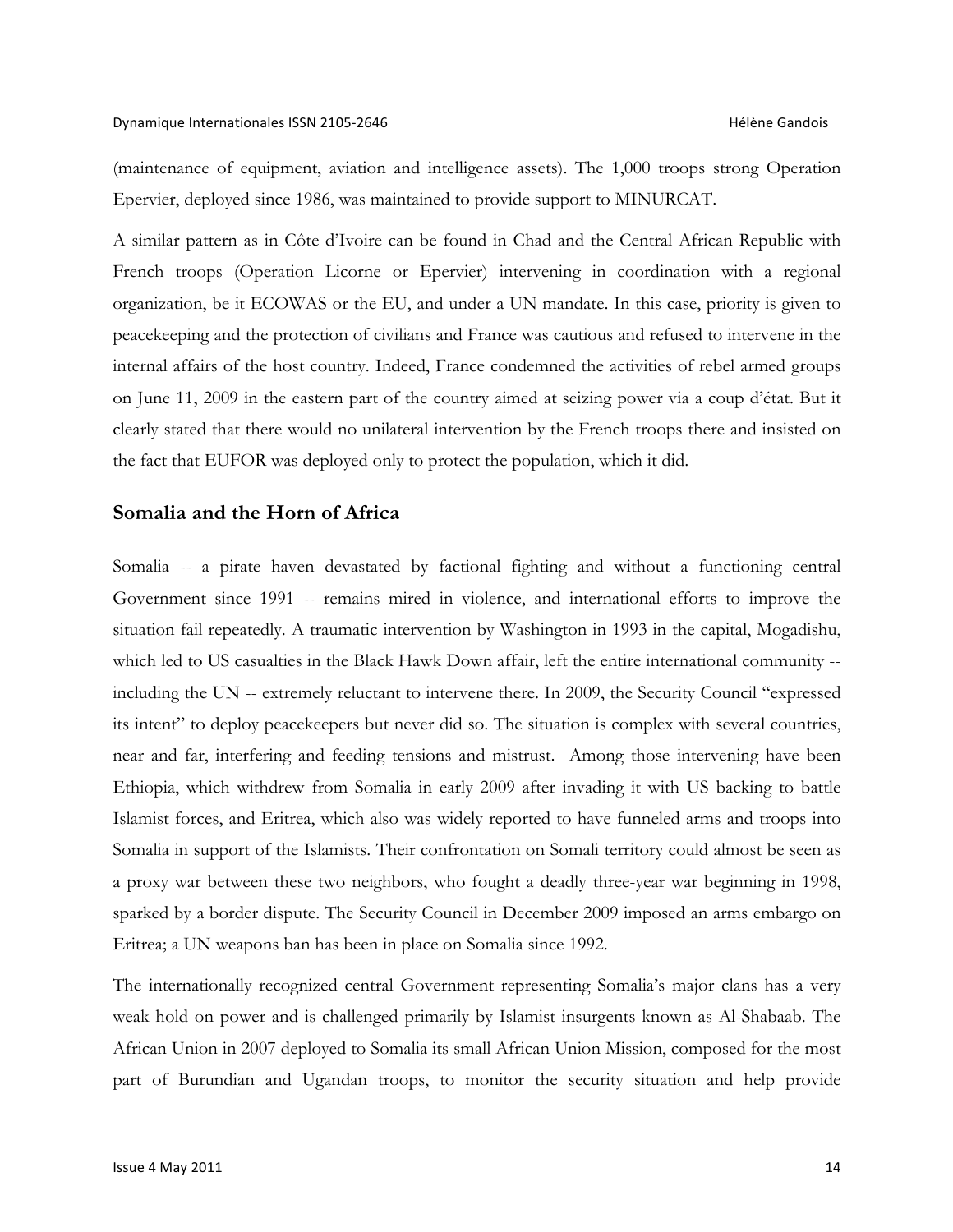humanitarian assistance. The UN provides the mission with arms and logistical support, but no money. Overall, the mission remains small, is confined largely to Mogadishu, and has failed to end the fighting.

Chaos and lawlessness has spread to the sea. Somali pirates have attacked dozens of vessels with some including hijackings. Most attacks occur in the Gulf of Aden but the Somali pirates have extended their range and have attacked ships in waters as far south as Kenya in the Indian Ocean. Despite international efforts, ransom demands were estimated to cost shippers \$90 million in 2009, demonstrating the futility of a solely sea-based approach. To help with the capture of the pirates, the Security Council asked the Secretary-General to present a report on possible options to further the aim of prosecuting and imprisoning persons responsible for acts of piracy and armed robbery at sea off the coast of Somalia, at the national, regional or international level (S/2010/394). In the meantime, the European Union with Operation Atalanta, NATO, the United States and other individual countries (China, India, South Republic of Korea and Russia, among others) are patrolling the Gulf of Aden and carry out arrests thanks to a UN mandate allowing them to exercise their right of pursuit in Somali territorial waters.

The UN appears cautiously optimistic about Somalia these days. "The country is moving from being a failed state to being a fragile state," Ahmedou Ould-Abdallah, the secretary-general's special representative for Somalia, told the Security Council in January 2010 (S/PV.6259, p.3). But Ramtane Lamamra, the African Union's commissioner for peace and security, pointed out that Somalia is still "seen through the lens of the trauma of its past experiences" (S/PV.6259, p.6). In the absence of a concrete commitment and a determined international policy toward Somalia and its leadership, significant progress is unlikely. In the absence of decisive UN action and with humanitarian financing on the decline, the burden seems to rest squarely on the African Union and its mission, which is already spread too thin.

While keenly interested in the situation in Somalia and present in the area with its troops in Djibouti, France viewed the situation through the prism of the fight against piracy. Within the Security Council, it played a key role to make sure that the Council would take up this matter.

Like many others countries at the Council, in particular the United Kingdom that regularly drafted the resolutions on Somalia (see table below), France did not push the United Nations to deploy a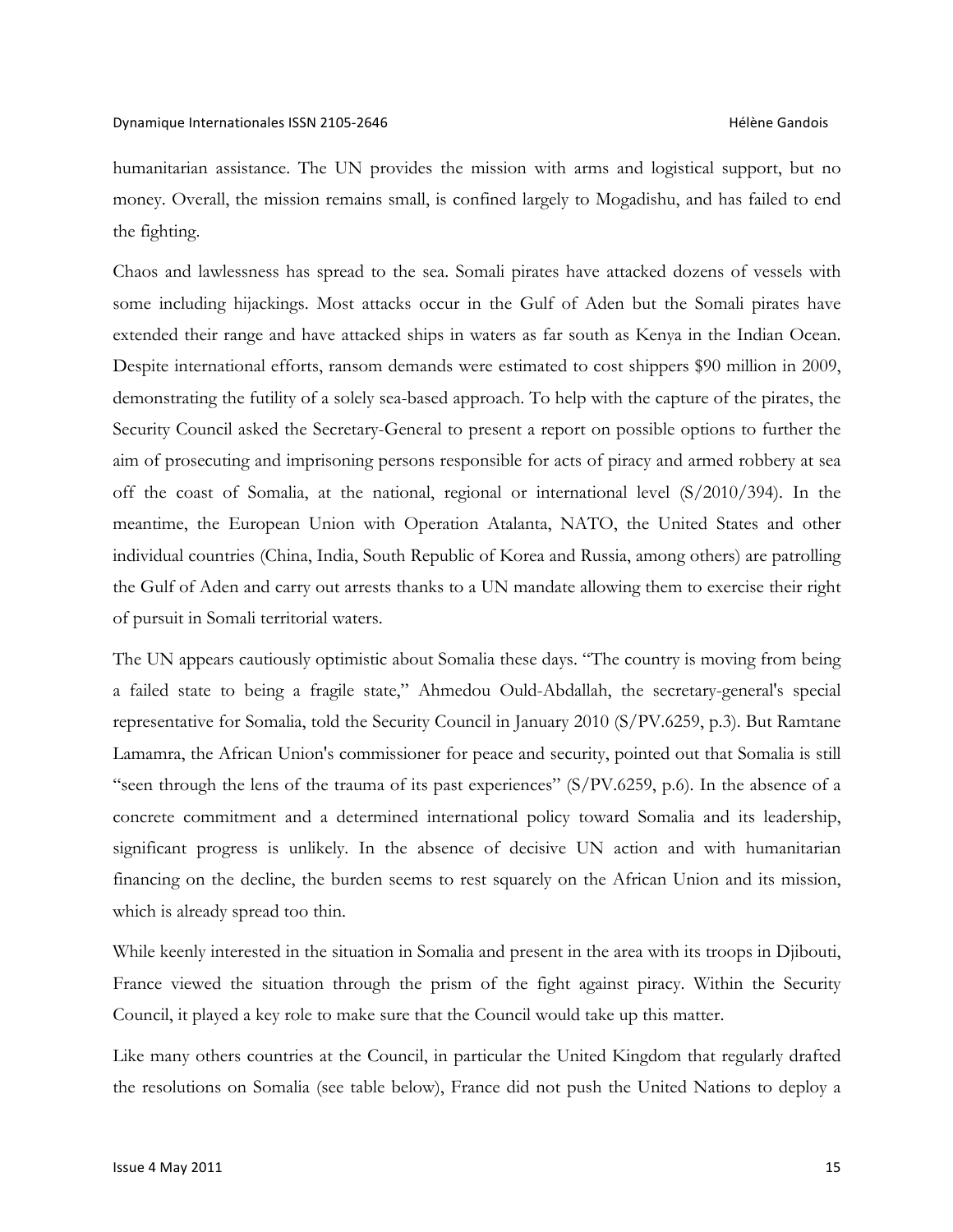peacekeeping operation. France stated in December 2008 that "a conventional peacekeeping operation would not be realistic in Somalia today. There would have to be tens of thousands of troops equipped and trained in specific urban combat techniques, totally selfsustaining, with very heavy military equipment. Above all, however, the encouraging progress of the political process has not yet been concretely reflected on the ground, and thus security conditions have not improved today." (S/PV.6046, p.12) It however welcomed the deployment of AMISOM and contributed to this effort by training a battalion of 500 Somali soldiers. Other countries, in particular Uganda and Djibouti, did the same. The European Union, Somalia's first donor, trained for its part 2 000 Somali soldiers in Uganda, in close cooperation with AMISOM and other international partners and with the participation of French soldiers.

Once again, there is a multilateral mechanism bringing together several actors: the United Nations, an African regional organization and the European Union to deal with the situation in Somalia. In this case, France's contribution stopped at providing support to AMISOM and promoting the engagement of the EU.

When it comes to the fight against piracy off the coast of Somalia, France played a more important role. France was the first country, in November 2007, to ensure the security of the ships of the World Food Programme (WFP) providing humanitarian aid to Somalia. France also participated in the International Contact Group on piracy established in January 2009 to strengthen the coordination between the numerous States and organizations involved in the fight against piracy. France is also participating in Operation Atalanta of the European Union with the deployment of a frigate and a marine patrol aircraft based in Djibouti. The French base in Djibouti is also used as a logistics hub by the Operation. Thanks to Operation Atalanta, 290 000 tons of food assistance were provided by the WFP to Somalia between December 2008 and November 2009. French forces had to intervene three times to protect French nationals kidnapped by pirates (Ponant, Carré d'As, Tanit). Since January 1, 2009, they arrested 86 pirates during eight operations and 75 of them were handed over to regional authorities to be prosecuted.<sup>8</sup> The French Permanent Representative expressed his satisfaction at the actions taken by the Security Council: ",Just 15 days after the call by the President of the Republic, Nicolas Sarkozy, to the United Nations, France welcomes the resolution unanimously adopted and presented by France with more than 15 States from all regions

<sup>8</sup> http://www.franceonu.org/spip.php?article3819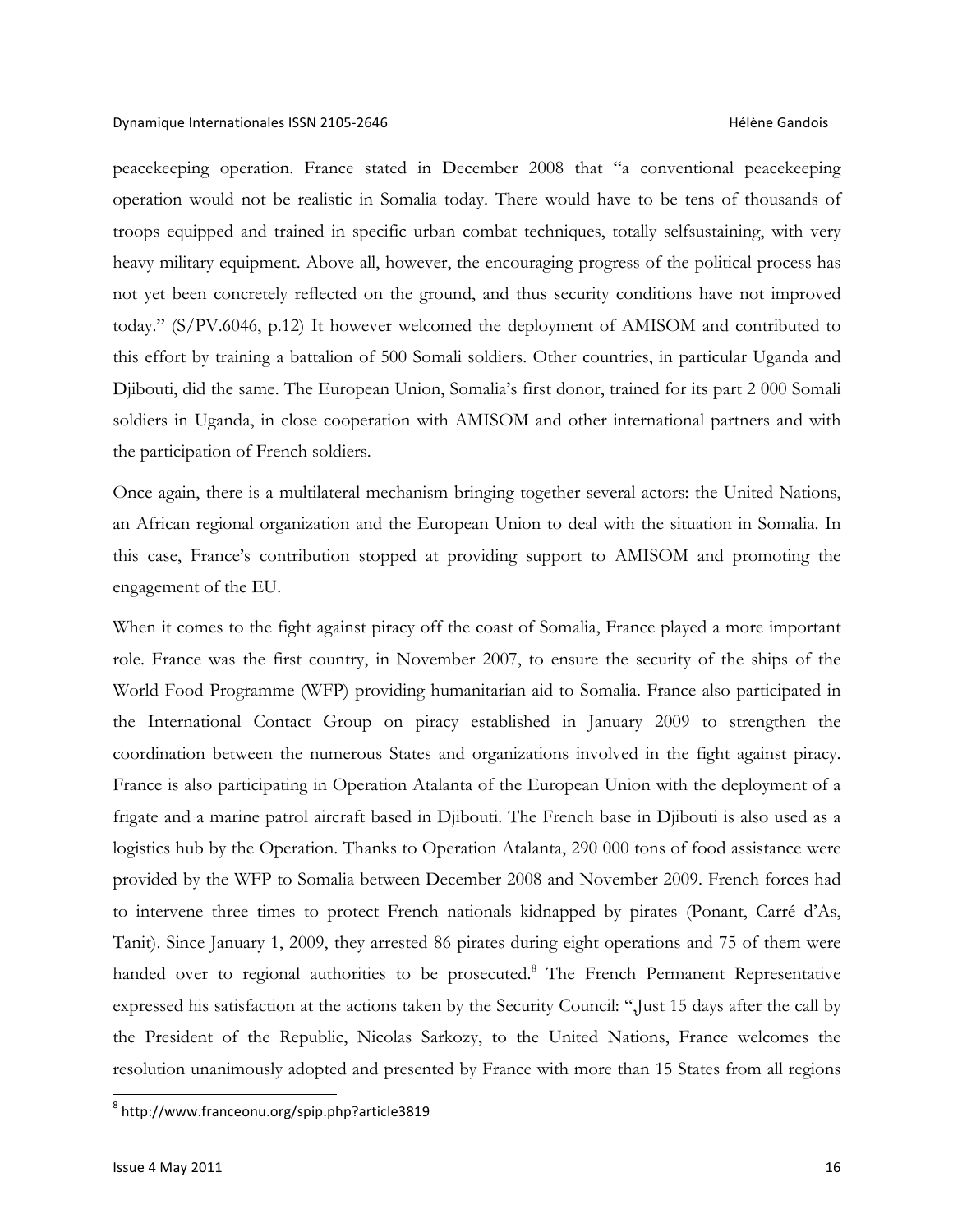of the world and in particular all the large maritime powers, that is calling for the end of piracy, but also for concrete actions to be taken, including the use of force, if necessary."9 It is however worth noting that France was not acting alone and that the Security Council must now find a way to prosecute the pirates. For instance, the European Union signed an agreement with the Seychelles allowing the prosecution of the pirates arrested by Operation Atalanta.

While France's central role in this issue should not be overstated, it did play and continues to play a key role in cooperation with the EU. It is somewhat difficult to assess the impact this initiative has on the overall African policy, as the issue of piracy and legal instruments that need to be deployed to fight against it are truly global in nature. It is finally worth noting that the operations in the Gulf of Aden highlighted the importance of a base situated on the eastern façade of Africa.

# *Resolutions adopted by the Security Council on the situation in Somalia (S), between Eritrea and Ethiopia (EE) and on piracy (P) and their sponsors (2007-2010)*

| Year | Resolution | Sponsor(s)                                                               |
|------|------------|--------------------------------------------------------------------------|
| 2010 | 1918 (P)   | Russia                                                                   |
|      | 1916 $(S)$ | United Kingdom                                                           |
|      | 1910 $(S)$ | United States, France, Uganda, United Kingdom, Turkey                    |
| 2009 | 1897 (P)   | Germany, Belgium, Bulgaria, Canada, Cyprus, Denmark, Spain, United       |
|      |            | States, France, Greece, Marshall Islands, Italy, Liberia, Luxembourg,    |
|      |            | Norway, Panama, Netherlands, Portugal, Republic of Korea, Romania,       |
|      |            | United Kingdom, Russia, Seychelles, Singapore, Somalia, Sweden, Turkey,  |
|      |            | Ukraine                                                                  |
|      | 1872 (S)   | United Kingdom                                                           |
|      | 1863 $(S)$ | Burkina Faso, Burundi, United States, Italy, Libya, Uganda, Turkey       |
| 2008 | 1853 (S)   | United Kingdom                                                           |
|      | 1851 (P)   | Belgium, Croatia, Spain, United States, France, Greece, Liberia, Panama, |
|      |            | Republic of Korea                                                        |
|      | 1846 (P)   | Autriche, Belgium, Canada, Croatia, Denmark, Spain, United States,       |
|      |            | France, Greece, Italy, Japan, Malaysia, Norway, Netherlands, Portugal,   |
|      |            | Republic of Korea, United Kingdom, Singapore, Ukraine                    |

<sup>&</sup>lt;sup>9</sup> Interview with Radio France International of Ambassador Jean-Maurice Ripert following the adoption of resolution 1838 (2008) on piracy in Somalia, http://www.franceonu.org/spip.php?article2585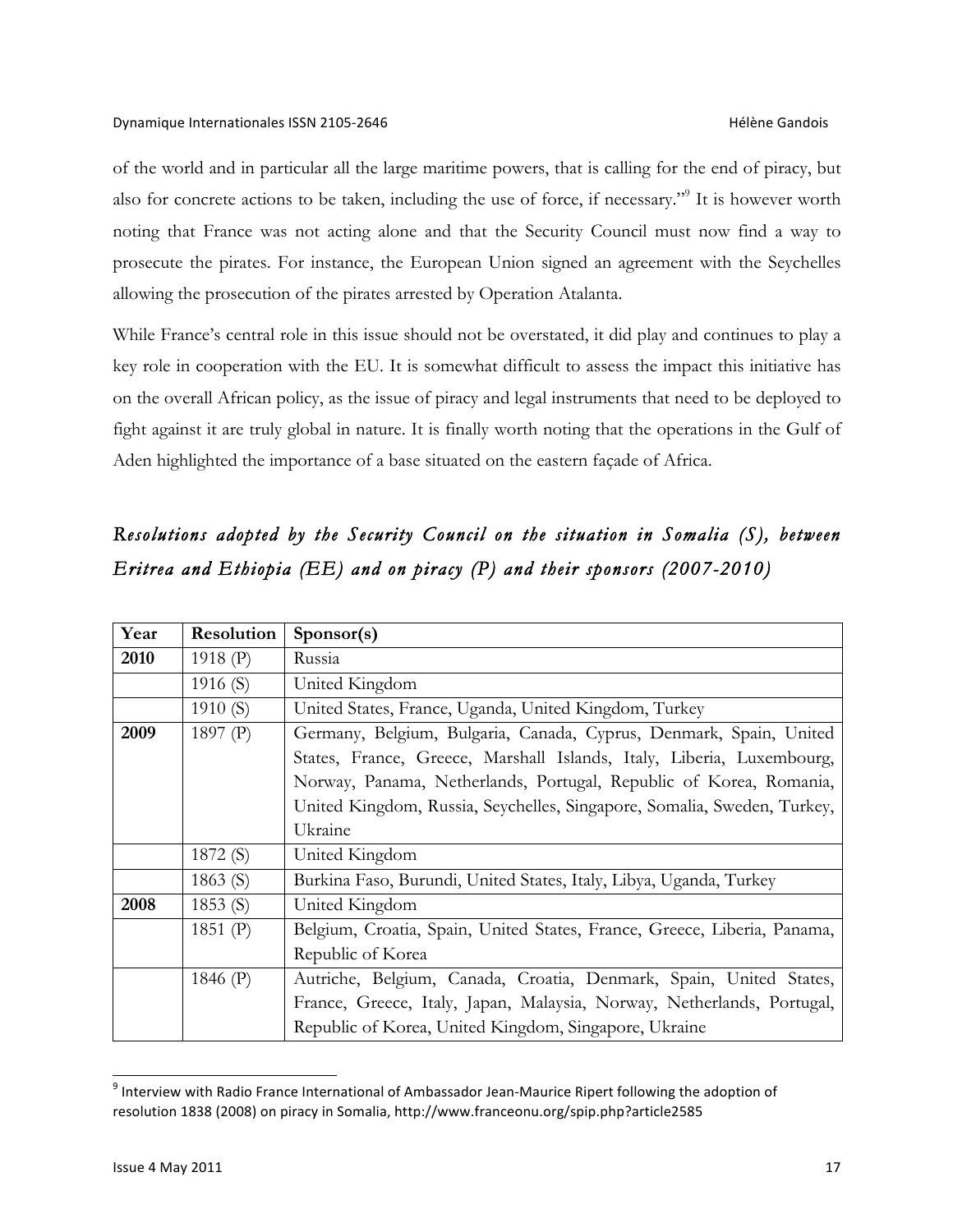|      | 1844 $(S)$ | United Kingdom                                                           |
|------|------------|--------------------------------------------------------------------------|
|      | 1838 $(P)$ | Belgium, Canada, Croatia, Denmark, Spain, United States, France, Greece, |
|      |            | Italy, Japan, Lithuania, Malaysia, Norway, Panama, Netherlands, Peru,    |
|      |            | Republic of Korea, United Kingdom, Singapore                             |
|      | 1831 $(S)$ | Security Council                                                         |
|      | 1827 (EE)  | Belgium                                                                  |
|      | 1816 $(P)$ | Australia, Belgium, Canada, Croatia, Denmark, Spain, United States,      |
|      |            | France, Greece, Italy, Japan, Norway, Panama, Netherlands, Republic of   |
|      |            | Korea, United Kingdom                                                    |
|      | 1814(S)    | Security Council                                                         |
|      | 1811 $(S)$ | United Kingdom                                                           |
|      | 1801 (S)   | United Kingdom                                                           |
|      | 1798 (EE)  | Belgium                                                                  |
| 2007 | 1772 (S)   | Security Council                                                         |
|      | 1767 (EE)  | Security Council                                                         |
|      | 1766(S)    | United Kingdom                                                           |
|      | 1744(S)    | South Africa, Congo, United States, Ghana, Panama, United Kingdom,       |
|      |            | Slovakia                                                                 |
|      | 1741 (EE)  | Security Council                                                         |

## **Other crisis**

It is also worth noting that some crises situations are not considered by the Security Council and are however followed closely by France: the crises in Guinea, Zimbabwe and Madagascar.

The situation in Guinea never led to the adoption of a Security Council resolution, but France nevertheless tried to draw the attention of the Council on this crisis, most notably since the incidents of September 28, 2009, when the army bloodily suppressed a protest by the opposition to the regime. The Council held consultations on September 30 to consider the situation in Guinea. At the end of the meeting, the Presidency of the Council issued a statement condemning human rights violations in Guinea and calling on the authorities to put an end to violence. The Council also recalled its support for the African Union and for ECOWAS, including its call for the launch of an international inquiry on the incidents in Guinea. France and the United States also called for the creation of an international panel inquiry on the September incidents. When this was announced,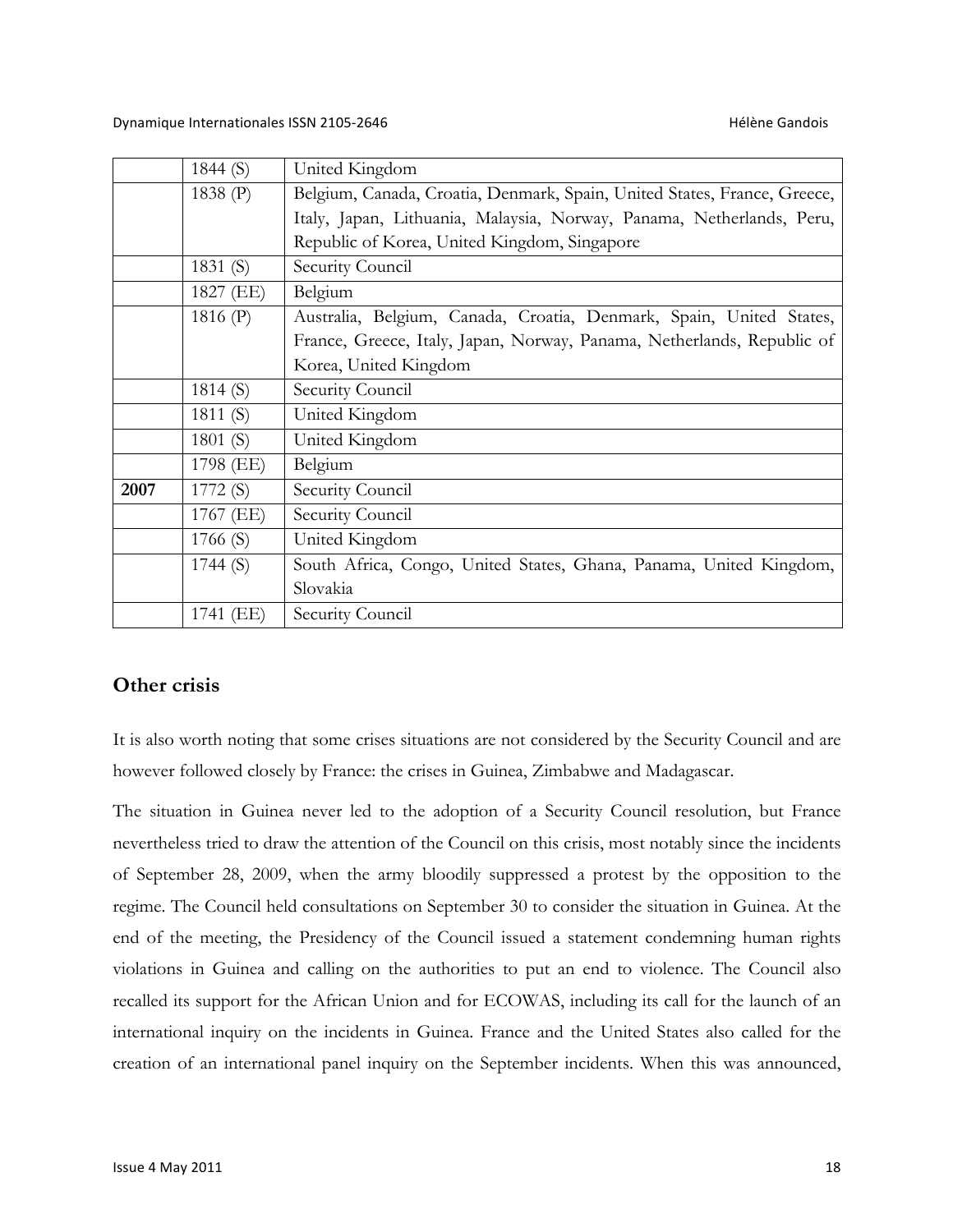France made sure to mention that this call was made "upon the request of our African friends."<sup>10</sup> The Council later held consultations at the request of France following the issue of the panel report. This report noted that crimes against humanity were committed by military and paramilitary groups against peaceful demonstrators. At the time, France mentioned that the perpetrators of those crimes should be prosecuted by the International Criminal Court. However, France did not go through the Security Council that has the power to refer or not a case to the ICC. In the end, despite France's efforts and the establishment of an international contact group on Guinea, the Council merely adopted, at the initiative of France, a presidential statement on February 16, 2010, according to which the Security Council welcomes the recent positive developments in Guinea, while remaining concerned by the situation. Furthermore, the ICC Prosecutor decided in February 2010 to review the situation in Guinea. But this preliminary review does not mean that an investigation will be opened.

In Zimbabwe, the June 27, 2008 ballot led to the reelection of Robert Mugabe with 85% of the votes, results denounced by most of the electoral observers invited by the Zimbabwean authorities (SADC, AU, Panafrican Parliament) who considered the outcome did not reflect the will of the people. Considering the worsening of the situation, the Security Council adopted a presidential statement on June 23, 2008 (S/PRST/2008/23) condemning the campaign of violence against the political opposition that have made it impossible for a free and fair election to take place on June 27 and condemning the suspension by the Government of Zimbabwe of the operations of humanitarian organizations. In July 2008, the Security Council examined a draft resolution proposing sanctions against the Zimbabwean regime prepared by Australia, Belgium, Canada, Croatia, France, Italy, Liberia, New-Zealand, the Netherlands, Sierra Leone, the United Kingdom and the United States that contained a weapons embargo against Zimbabwe and individual sanctions against 14 individual and entities, including the head of State. This draft resolution was vetoed by Russia and China. South Africa also voted against it. The Security has, since then, never examined the situation in Zimbabwe.

Madagascar was in the throes of a dire political crisis following violent riots in Antananarivo in January 2009 and a coup d'état by Andy Rajoelina in March 2009. The Security Council merely called

 $10$  Press briefing of Mr. Gérard Araud, Permanent Representative of France to the United Nations, October 28, 2009.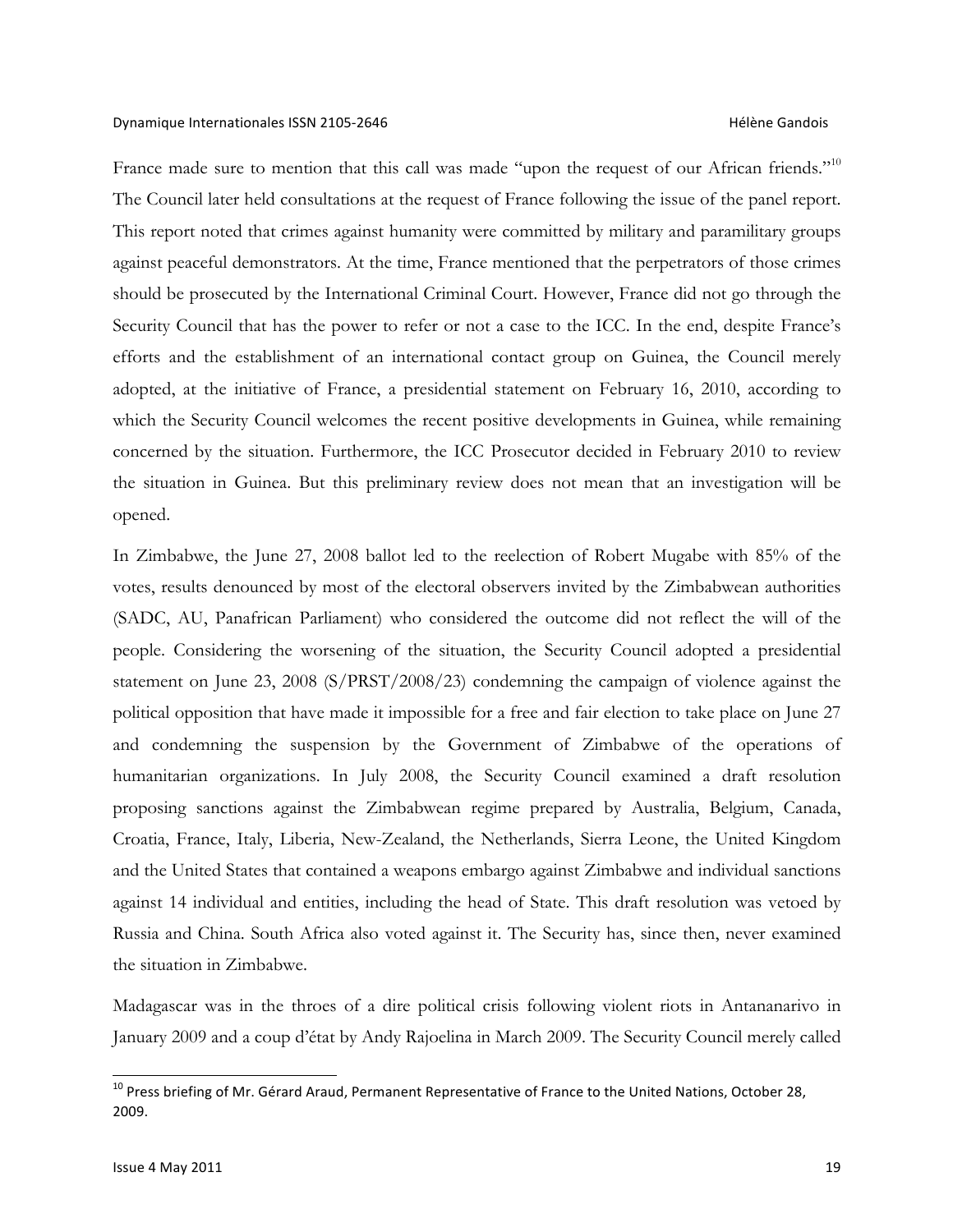for a rapid return to constitutional order thanks to an inclusive process leading to elections. The mediation process was led by African regional organizations: the African Union that established a mediation team tasked to act as facilitators for the negotiations and SADC that called for a vote in September 2009 at the General Assembly of the United Nations forbidding the President of the High Transition Authority, M. Rajoelina, from participating in the opening debate of the  $64<sup>th</sup>$ session. Interestingly, France decided to remain in background even though this crisis erupted in a country that was traditionally part of its pré carré. The fact that this situation was never on the agenda of the Security Council can be attributed to the fact that France disagreed with SADC and the African Union about the situation in Madagascar, with the African entities being reluctant about a greater UN involvement. In this regard, the example of Zimbabwe speaks volumes. The United Kingdom, as the former colonizer of Zimbabwe, led the efforts at the level of the Security Council and tabled a vote on sanctions. This draft resolution was clearly rejected by South Africa, in line with the SADC and AU position. It is also worth noting that Russia and China voted against the sanctions, probably because they thought that it constituted an interference in the internal affairs of a State and they both referred back to the position of the African States that should be respected.

### **Conclusion**

The above summary of the French activities to manage crises on the African continent at the level of the Security Council and on the ground allows us to reexamine the three trends of France's policy towards Africa outlined in the introduction: disengagement, an increasing interest in the countries that lie outside its traditional zone of influence and a multilateral turn.

In the Democratic Republic of the Congo, France intervened on the ground through the EU. It also strove to draw the attention of the Council on the situation. In Liberia and Sierra Leone, France remained in the background, contrary to Côte d'Ivoire, where it intervened individually, in cooperation avec ECOWAS and the UN, but without the European Union. In Sudan, France merely supported the African Union and its initiative to deploy the first AU-UN hybrid operation. On the other hand, in Chad and in the Central African Republic, France intervened by sending its own troops, and through the UE, before the operation was rehatted by the UN. En Somalia, France again supported the intervention of the African Union and trained AMISOM contingents.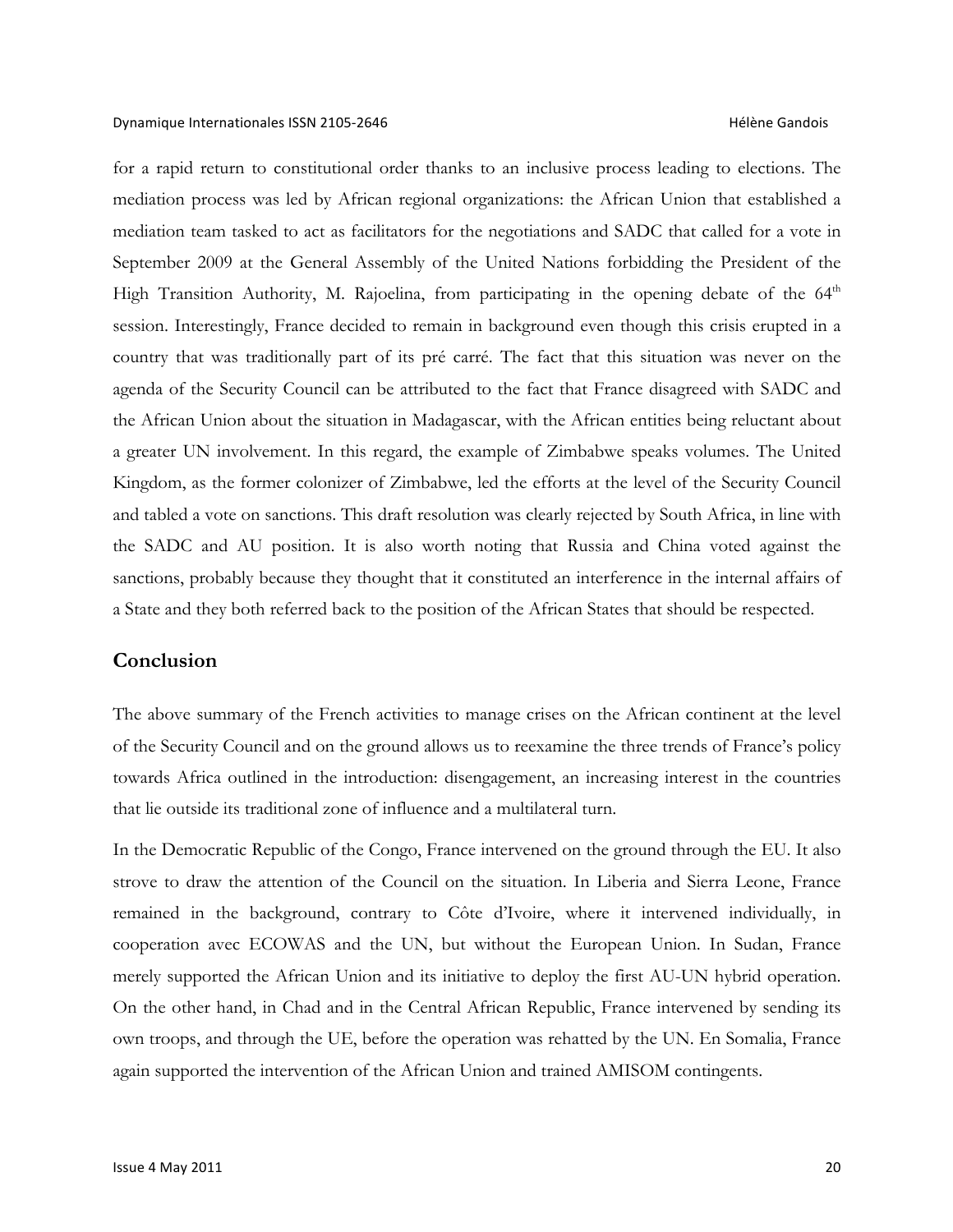All this indeed seems to illustrate the relative disengagement of France (Berman and Sams, 1998), or even a reengagement (Serequeberhan, 2005). In reality, it seems to denote a new type of engagement and an adaptation to the reality in Africa with the greater role played by African regional organizations and the European Union, with the development of its Common Foreign and Security Policy. With regards the second trend, France clearly gave higher priority to Francophone countries, be it Côte d'Ivoire, Chad, the Central African Republic or the Democratic Republic of the Congo. When it comes to countries outside its pré carré like Sierra Leone, Liberia, Zimbabwe and Sudan, France remained in the background at the level of the Security Council. The United Kingdom or the United States were in charge of drafting the Security Council resolutions, with the support of France. It is however worth noting that France collaborated closely with South Africa and Nigeria during the time of their membership at the Security Council.

While France does remain engaged in Africa, its tools have changed. During his hearing in front of the Senate Foreign Affairs Committee, Bernard Kouchner stated that Africans bore the primary responsibility for the maintenance of peace and security on the African continent. France therefore should support the initiatives of African regional organizations, especially when it comes to the management of national and regional crises. Here, the example of Guinea is interesting as ECOWAS and the AU intervened and called for the establishment of an international inquiry on the incident of September 28, 2009, request supported by France; so is the example of Madagascar with SADC taking the lead of the negotiations and France remaining in the background. But this cooperation with African regional organizations is neither simple nor systematic. Indeed, while France indeed fell into step with African organizations in the cases of Guinea and Niger, some divergence in opinions remain about the crisis in Madagascar. On other occasions, France and the Security Council went directly against the wishes of African regional organizations. In Sudan, the African Union had, in essence, asked the Security Council not to allow the indictment of President Al-Bashir by the International Criminal Court, but the Council decided to ignore that appeal. In Zimbabwe, the United Kingdom tried to impose sanctions against the wishes of SADC and the African Union. While the draft resolution was ultimately defeated thanks to the Russian and Chinese vetoes, France had nevertheless supported the draft resolution, against the wishes of African States.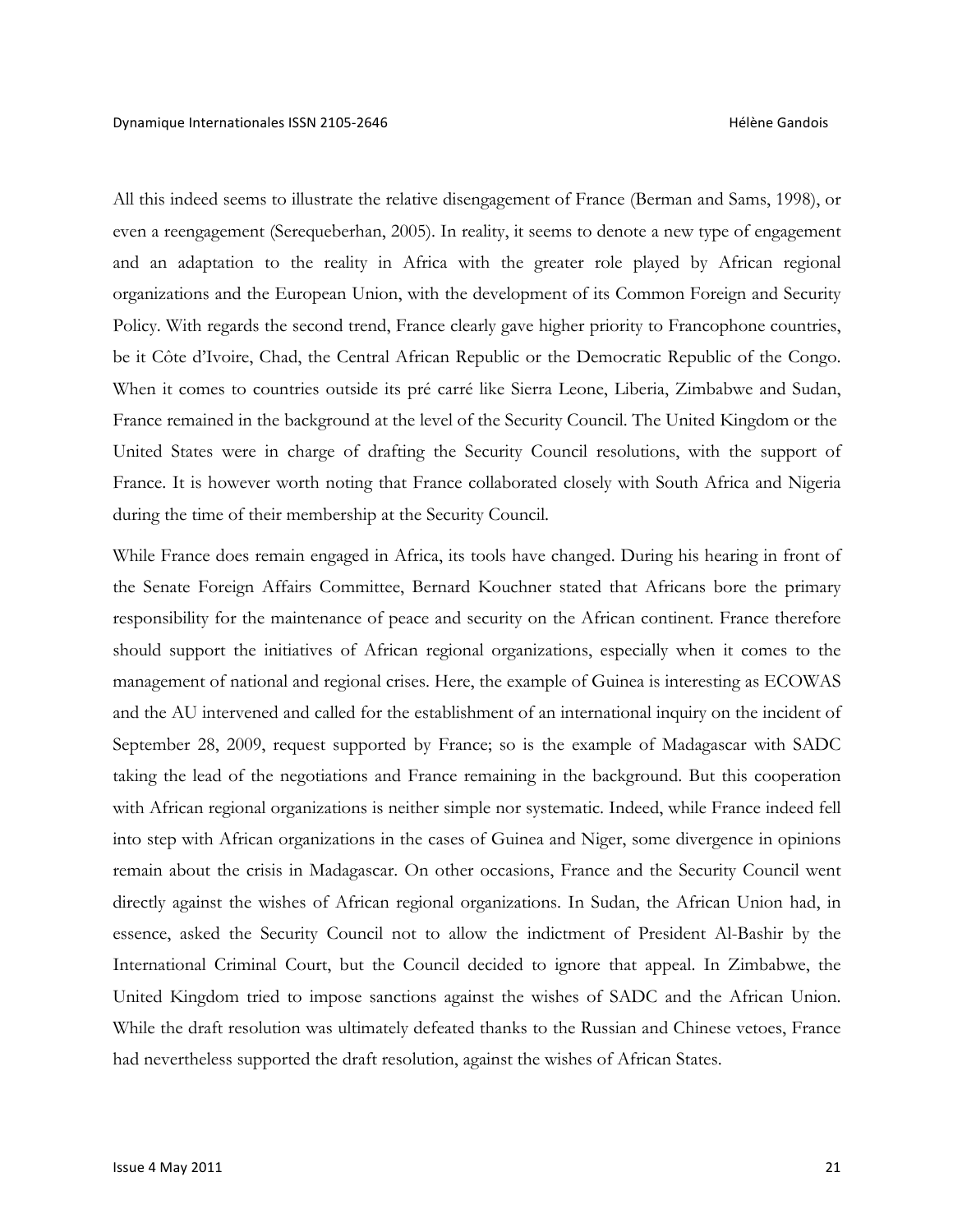The cooperation of France with African regional organizations thus varies according to the circumstances on the ground. In a way, France's approach is predominantly pragmatic. In genera, France focused on capacity-building in the field of security for African regional organizations, specifically the AU and ECOWAS. When a crisis erupts in a region where an African organization has the necessary capabilities to deploy a peacekeeping operation or to act as a mediator, such as ECOWAS, SADC or the AU, France supports their intervention and plays a greater or smaller role depending on whether the country in crisis lies within its traditional zone of influence. As a consequence, since Southern Africa does not belong to the traditional pré carré of France, it follows SADC's leadership.

This desire to multilateralize its African policy also means that France has been encouraging the European Union to intervene in Africa. The UE has indeed played an increasingly important role in the continent, from a financial perspective with the African Peace Facility, but also on the ground with intervention in the Democratic Republic of the Congo, in Chad and in the Central African Republic. The EU Commission laid out in 2005 a European strategy for Africa with a specific focus on capacity-building for African institutions, such as the Ten-Year Capacity-Building Programme for the African Union.<sup>11</sup> France seems to welcome this multiplicity of actors that could possibly intervene in Africa. France has also encouraged a greater involvement of the EU.

While France's multilateral turn in Africa is indeed real, it is only one element of its overall vision of its role in Africa. (Vaïsse, 2009) France has not stopped intervening in Africa. But, from a gendarme, it now wants to be an adviser and a trainer to African regional organizations and to the EU, probably for two reasons: a desire to transfer the responsibility and the human and financial burden of crisis management and a desire to legitimize its action by receiving the seal of approval of the UN and the EU. The French Permanent representative noted for instance in July 2008 that the EU cannot take unilateral actions because it is composed of 27 member States. This is telltale: France apparently wants to obtain the same results, while reducing its costs. But, in the process, French representatives are forced to establish partnerships with African regional organizations and to come to a compromise with its European partners which could, in the long run, fundamentally change its foreign policy.

<sup>11</sup> http://eur-lex.europa.eu/LexUriServ/LexUriServ.do?uri=SEC:2005:1255:FIN:EN:HTML